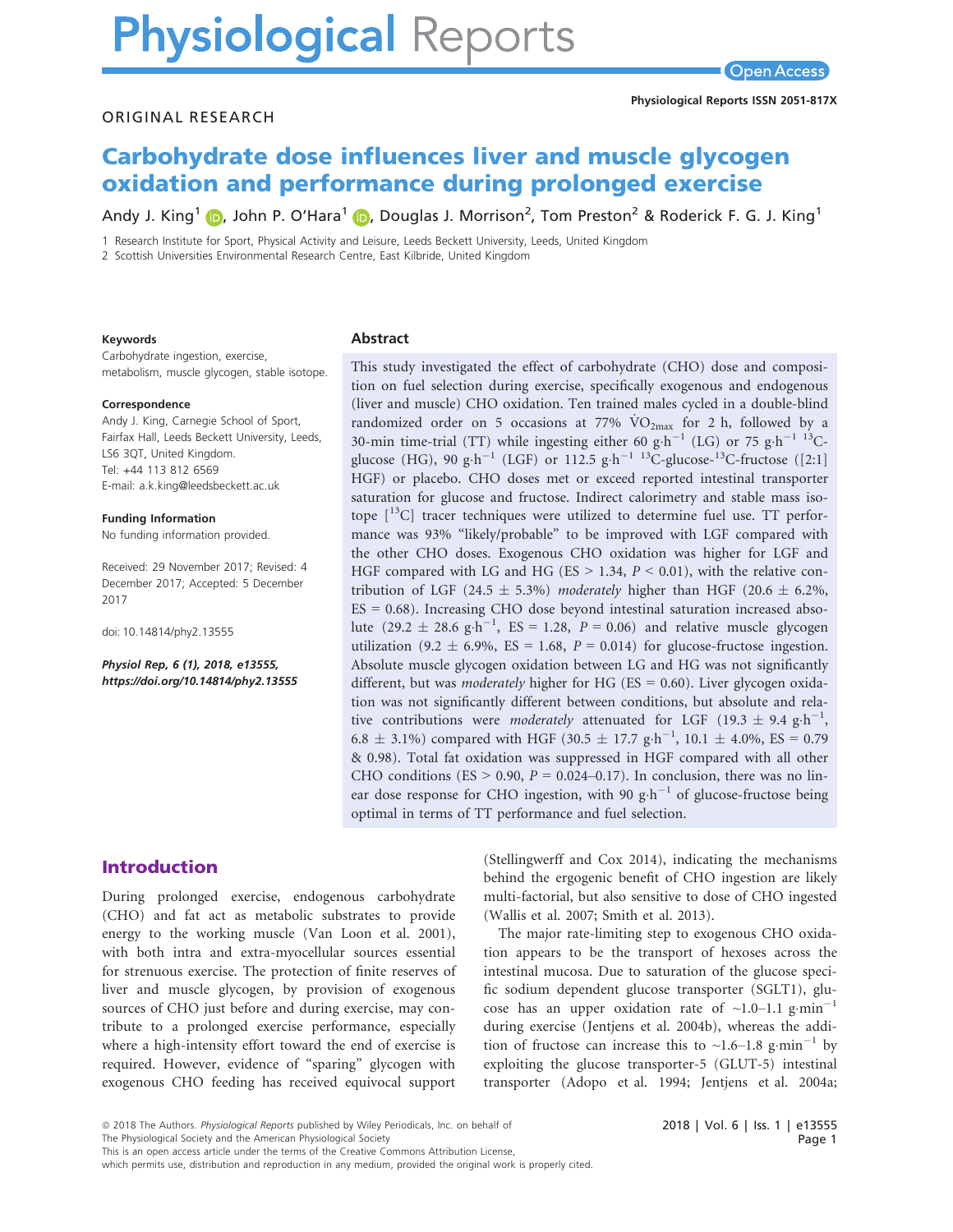Jeukendrup et al. 2006). Therefore, to increase exogenous, and attenuate endogenous CHO oxidation, it is recommended that athletes ingest multiple transportable CHO (MTC) in the form of glucose and fructose (GF) in a 2:1 ratio exceeding  $1$  g $\cdot$ min<sup>-1</sup>. However, it should be noted that relative to no CHO ingestion, a positive performance effect can still be achieved with the ingestion of glucose only (Jeukendrup 2014).

Relative to placebo, time to exhaustion has been shown to improve by as much as 30% (Maughan et al. 1996; McConell et al. 1999) and time trial (TT) performance by 5–12% (Hulston and Jeukendrup 2008; Tripplett et al. 2010; Baur et al. 2014) with CHO ingestion. Smith et al. (2010) also found TT performance improved with CHO dose; the largest improvement (10.7%) found with ingestion of 60  $\text{g} \cdot \text{h}^{-1}$  glucose versus lower 15 and 30  $\mathrm{g}\cdot\mathrm{h}^{-1}$  doses. However, this CHO ingestion did not exceed the saturation of SGLT1, which appears to be the major rate limiting step to exogenous CHO oxidation (Hawley et al. 1994; Shi et al. 1995). A performance dose response with MTC has received less attention compared with glucose only. Baur et al. (2014) found no further performance benefit by increasing glucose dose from  $61.8 \text{ g} \cdot \text{h}^{-1}$  to 93 g $\cdot \text{h}^{-1}$ , but a when an isocaloric dose of GF was ingested, TT time was further improved by 1.3%. In the one multiple dose study to investigate MTC ingestion up to and beyond intestinal saturation threshold, Smith et al. (2013) showed the performance response to CHO ingestion may be curvilinear, mathematically deriving an optimum dose for exercise performance of  $68-88$   $\text{g}\cdot\text{h}^{-1}$ .

Despite evidence that performance is generally enhanced with exogenous CHO, the mechanism of its effect is less clear (Stellingwerff and Cox 2014). Hulston and Jeukendrup (2008) reported improved TT performance with a concurrent reduction in endogenous glycogen oxidation, but conflicting data also exist to this effect (Rowlands et al. 2008; O'Brien and Rowlands 2011). It appears that glycogen sparing is more likely to occur with MTC ingestion (Jentjens et al. 2004a; Pfeiffer et al. 2011), however, to date it seems that reported "whole body" endogenous glycogen sparing may largely be due to changes in liver glycogen oxidation (Gonzalez et al. 2015). Muscle glycogen has been shown to be spared during prolonged running with ingestion of mixed CHO solutions (Tsintzas et al. 1995, 1996) but evidence to this effect is limited to studies quantifying muscle glycogen oxidation with muscle biopsy analysis (Hargreaves et al. 1984; Yaspelkis et al. 1993; Tsintzas et al. 1995, 1996, 2001; Stellingwerff et al. 2007), where the quantification of glycogen oxidation by this method may have some limitations (Constantin-Teodosiu et al. 1996; Van Thienen et al. 2014).

In the only dose-dependent investigation using stable isotope tracers to report liver and muscle glycogen oxidation concurrent with performance data, Smith et al. (2010) found a higher glucose dose attenuated liver glycogen oxidation and increased TT performance. However, muscle glycogen oxidation tended to be slightly higher  $(ES = 0.23)$  with the highest, 60 g·h<sup>-1</sup> dose, a potentially undesirable effect for prolonged exercise. Furthermore, this study only investigated CHO doses below the reported upper absorption rate for glucose ingestion, thus potentially not maximizing intestinal CHO transport.

To date, there has been no investigation of a dose response of MTC ingestion on liver and muscle glycogen oxidation and the precise relationship between ingested dose, glycogen sparing and exercise performance requires further elucidation. Therefore, this study investigated the relationship between the dose  $(60-112.5 \text{ g} \cdot \text{h}^{-1})$  of ingested CHO (both glucose alone and coingestion of glucose and fructose) on fuel use during 120 min of moderate intensity cycling and subsequent time trial performance. The use of indirect calorimetry combined with  $^{13}$ C tracer techniques enabled the estimation of exogenous and endogenous (liver and muscle) contributions to CHO oxidation. It was hypothesized that glucose-fructose coingestion would improve time trial performance and attenuate endogenous glycogen oxidation to a greater extent than glucose only ingestion.

# Methodology

## **Participants**

Ten trained, healthy male cyclists volunteered to participate in this study. Participants were required to have trained for >3 times per week in cycling specific training for at least the last 2 years. Mean age, body mass, maximal oxygen uptake ( $\rm \dot{VO}_{2max}$ ), and maximal power output  $(W_{\text{max}})$  were 30.7  $\pm$  7.9 year, 76.4  $\pm$  9.6 kg,  $61.6 \pm 7.6 \text{ mL} \cdot \text{kg}^{-1} \cdot \text{min}^{-1}$ , and  $341.3 \pm 54.7 \text{ W}$ , respectively. Procedures and potential risks were explained before the study and all participants provided written informed consent. The study received institutional ethics approval.

#### Preliminary testing

Preliminary testing consisted of two parts; a maximal incremental cycle test to volitional exhaustion to determine  $W_{\text{max}}$  and  $VO_{\text{2max}}$ , and a familiarization effort for the 30-min time trial used to quantify exercise performance in the subsequent experimental trials. This visit was conducted 1 week before the first experimental trial on a high-performance ergometer (SRM, Germany). In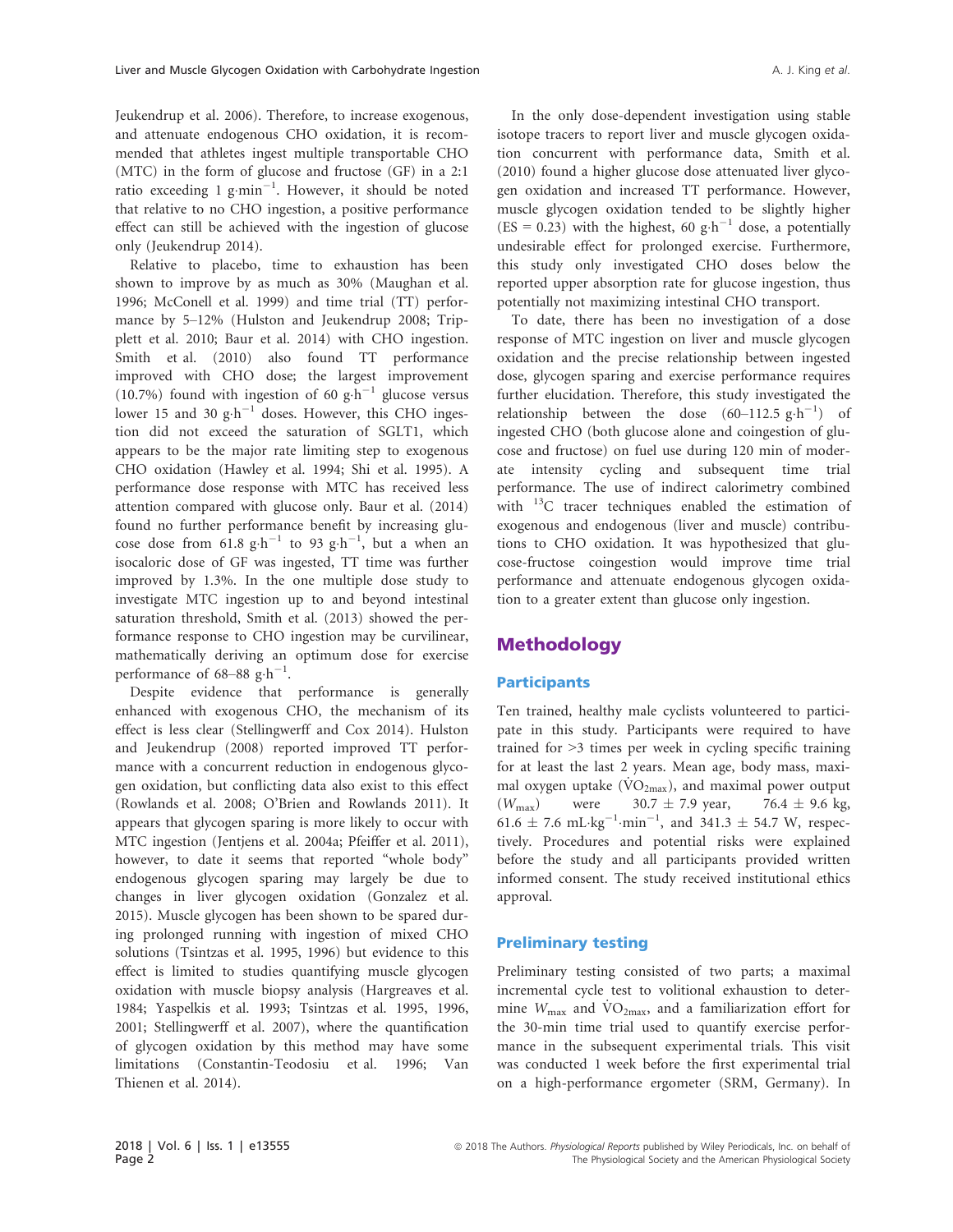line with the protocol of Kuipers et al. (1985), an initial intensity of 100 W was completed for 5 min, after which the workload increased by 50 W every 2.5 min until heart rate reached  $160$  b $\cdot$ min<sup>-1</sup>, after which it increased by 25 W every 2.5 min to volitional exhaustion.  $W_{\text{max}}$  was calculated from:

$$
W_{\text{max}} = P_{\text{last}} + P_{\text{end}} \times (t/150) \tag{1}
$$

Where  $P_{\text{last}}$  is the power output (W) of the last fully completed increment,  $P_{\text{end}}$  is the power output at volitional exhaustion, and  $t$  is the time in seconds completed in the last increment. In order to calculate the equivalent power output for the experimental trials, a regression was applied to the incremental test power outputs and the end stage oxygen uptake  $(\rm VO_2)$ . The power output at the relevant percentage (77%) of  $\rm VO_{2max}$  was calculated from the slope and intercept these data according to:

Power output at 
$$
x\%
$$
  $\dot{V}O_{2max} = mx + c$  (2)

Where *m* is the gradient of the  $VO<sub>2</sub>$  and power output relationship, x the target % of  $\rm \dot{VO}_{2max}$  and c the y axis intercept of the  $r \dot{V}O_2$  and power output relationship.

 $VO<sub>2</sub>$  and carbon dioxide production (VCO<sub>2</sub>) measurements were made using an online gas analysis system (Metalyser 3B, Cortex Biophysik GmbH, Germany). The tripleV volume transducer was calibrated using a 3 L syringe (Hans Rudolph Inc., Shawnee, KS, USA), and the gas analyzers were calibrated using a two-point reference gas calibration with room air and a gravimetric standard gas mixture (BOC gases, Guildford, UK) of oxygen and carbon dioxide in nitrogen (15%  $O_2$  and 5%  $CO_2$ ). The test–retest reliability for  $\text{VO}_2$  and  $\text{VCO}_2$  (L·min<sup>-1</sup>) had coefficients of variation in 3.32 and 1.33%, respectively.

Following a 20-min period of active and passive recovery (10 min of each) after the maximal exercise test, participants undertook a 30-min self-paced time trial (TT) for familiarization purposes. The objective of the TT was to complete the maximum amount of work possible within 30 min. Participants were given no verbal encouragement during the test, but were able to see their current power output and time completed/remaining.

#### Experimental design

Participants completed five experimental trials (separated by 7 days) consisting of 120 min cycling at 77%  $\rm VO_{2max}$ , followed by a 30-min self-paced TT. During each trial participants ingested 250 mL of one of five drinks solutions every 15 min (starting at minute 15 into the exercise protocol). Four CHO solutions, each enriched with 150 mg per 75 g CHO of a universally labeled  $(U^{-13}C_6)$ glucose and/or fructose tracer (Sigma Aldrich, St Louis, MO) providing 60 g (LG) and 75 g (HG) of glucose

(D-glucose; Thornton and Ross Ltd, Huddersfield, UK) only, and 90 g (LGF) and 112.5 g (HGF) of glucose and fructose (Danisco, Kettering, UK) (glucose-fructose ratio 2:1) were prescribed in a randomized, double-blind design. Furthermore, a placebo trial (PLA) was also conducted to determine the background appearance of  ${}^{13}CO<sub>2</sub>$ in expired air and the metabolic response without CHO ingestion. All formulations contained 26 mmol $\cdot L^{-1}$  of NaCl (Saxa, Herts, UK), as well as artificial sweetener (aspartame, Morrisons' plc, Bradford, UK) to blind the participants to each condition. The natural  $\delta^{13}$ C abundance of the stock glucose and fructose was measured by isotope ratio mass spectrometry (IRMS, Isoprime, Cheadle, UK), using L-fucose as an isotopic internal standard as previously described (Morrison et al. 2011). Glucose and fructose were determined to be  $-25.56\%$  and  $-12.41\%$ . respectively. The final enrichment of  $\delta^{13}$ C of the ingested CHO solutions was; LG = +146.83  $\pm$  6.29%,  $HG = +146.23 \pm 5.99\%_{00}$ , LGF = +148.40  $\pm$  5.83% and HGF = +147.20  $\pm$  4.27%. All  $\delta^{13}$ C measurements are quoted with reference to the internationally accepted standard for carbon isotope measurements, Vienna Pee Dee Belemnite (VPDB).

#### Diet and physical activity before testing

Participants recorded their food intake and physical activity during the 48 h before the first experimental trial and were instructed to repeat the same diet and activity pattern in the 48 h before subsequent trials. In the 24 h before each experimental trial, participants were required to not undertake any strenuous physical activity and avoid alcohol and caffeine consumption. Furthermore, participants were also asked to undergo an intense training session 48 h before each visit to deplete background levels of  $^{13}$ C in glycogen (Harvey et al. 2007). Throughout the experimental trials, participants were asked to refrain from ingesting carbohydrates derived from plants which utilize the  $C_4$  photosynthetic cycle, in which there is a higher natural abundance of <sup>13</sup>C (e.g., maize-derived sugars). Each participant was provided with a list of foods to avoid (Morrison et al. 2000). This precaution ensures that background  ${}^{13}CO_2$  abundance was less likely to be perturbed from oxidation of endogenous and dietary substrate stores from naturally "enriched"  $C_4$  origin. Before each test, a standardized evening meal was consumed 10–12 h before arrival at the laboratory (total, 1443 kcal; 53% CHO, 17% fat, and 30% protein).

#### Experimental trials

After a 10–12 h overnight fast, participants reported to the laboratory on each occasion between 0700 and 0900.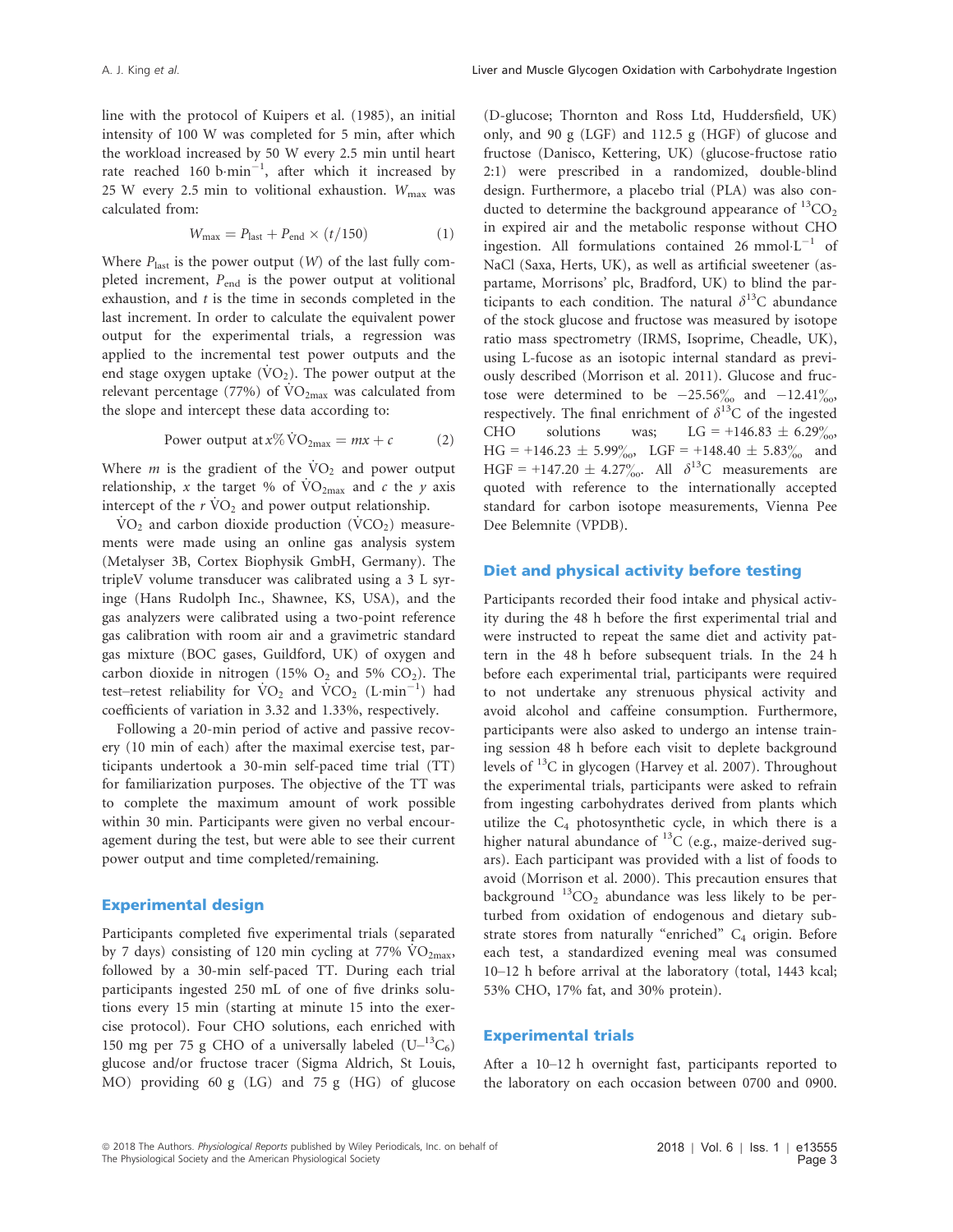Upon arrival at the laboratory, an in dwelling catheter (20 gauge Introcan Safety®, B. Braun Medical Ltd, Sheffield, UK) was inserted into an antecubital vein for regular blood sampling. Over the next 10-min resting  $\text{VO}_2$ and  $\dot{V}CO<sub>2</sub>$  measurements were made using an online gas analysis system (Metalyser 3B, Cortex, Germany), which was calibrated following the manufacturer's instructions. For the measurement of  ${}^{13}CO_2$ :  ${}^{12}CO_2$  in expired air at rest, 12 mL Exetainers (SerCon Ltd, Crewe, UK) of expired gas were collected in duplicate via a mixing chamber (Jaeger, Germany).

Participants then completed 120 min of cycling at 77%  $\text{VO}_{2\text{max}}$  on a high-performance ergometer.  $\text{VO}_2$ ,  $\text{VCO}_2$ and heart rate (HR) were measured every 15 min until the end of exercise. Samples of expired gas for  ${}^{13}CO_2$ :  ${}^{12}CO_2$  analysis were collected during the final 60 s of each 15-minute period. Samples for the analysis of plasma glucose, plasma lactate, serum insulin, serum-free fatty acids were drawn every 15 min and for  $^{13}$ C plasma glucose enrichment at 60, 90, and 120 min. Following each completed 15-min period of data collection, one of the 250 mL drink solutions was given to the participants, who were instructed to consume the drink as quickly as comfortably possible.

#### Analyses

Aliquots of plasma and serum prepared by centrifugation were analyzed for selected metabolites. Glucose (glucose oxidase kit; Instrumentation Laboratory, Monza, Italy, inter assay CV: 5.4%, Intra assay CV: 2.6%) and lactate (Lactate kit, Randox, County Antrim, UK, Inter CV: 4.7%, Intra CV: 2.9%) were analyzed by spectrophotometry (iLab 300 plus, ILab, UK). Insulin was analyzed using a chemoiluminometric immunoassay (ADIVA Centaur, Bayer diagnostics, Berkshire, UK, Inter CV: 3.2–4.6%, Intra CV: 2.6–5.9%). Non-esterified free fatty acid content of serum was analyzed by an acyl-CoA synthetase and oxidase assay (NEFA-HR2, Wako Chemicals GmbH, Germany, Inter assay CV: 1.5%).

The  ${}^{13}CO_2$ :  ${}^{12}CO_2$  in expired air was determined by IRMS. The isotopic ratio  $(^{13}C;^{12}C)$  is derived against laboratory  $CO<sub>2</sub>$  (itself calibrated against VPDB) from the ion beam area ratio measurements with correction of the small contribution of  ${}^{12}C^{16}O^{17}O$  at  $m/z$  45, (Craig (1957) correction). The  ${}^{13}$ C:<sup>12</sup>C in plasma glucose was determined using LC-IRMS as described in detail previously (Morrison et al. 2011). Briefly, plasma samples were prepared by ultrafiltration (30,000 molecular weight cut off tubes, Amicon Ultra 4, Millipore, Watford, UK), with an internal standard added (Lfucose,  $C_6H_{12}O_5$ , Sigma Aldrich) and separated by liquid chromatography to separate the glucose from other constituents prior to "wet-oxidation" and IRMS analysis of the resulting  $CO<sub>2</sub>$ .

#### Calculations

Total CHO and fat oxidation  $(g \text{ min}^{-1})$  were computed from  $\text{VO}_2$  and  $\text{VCO}_2$  (L·min<sup>-1</sup>) using the stoichiometric equations of Frayn (1983), with protein oxidation during exercise assumed to be negligible.

$$
CHO = (4.55 \times \text{VCO}_2) - (3.21 \times \text{VO}_2) \tag{3}
$$

$$
Fat = (1.67 \times \text{VO}_2) - (1.67 \times \text{VCO}_2) \tag{4}
$$

The isotopic enrichment of the ingested glucose and fructose,  $(R_{\text{exo}})$ , and expired air  $(R_{\text{exp}})$  was expressed in standard  $\delta^{13}$ C units ( $\frac{\%}{\%}$ ) relative to VPDB (Craig, 1953). Exogenous glucose oxidation derived from glucose and the combined ingestion of glucose and fructose  $(CHO_{EX})$ was computed using the following equation (Peronnet et al. 1990), with the placebo condition establishing the background  ${}^{13}CO_2$ : ${}^{12}CO_2$  during exercise.

$$
CHO_{EX}(g \cdot min^{-1}) = \dot{V}CO_{2}[(R_{exp} - R_{ref})/(R_{exo} - R_{ref})]/k
$$
\n(5)

Where VCO is in  $L \cdot \text{min}^{-1}$ ,  $R_{exp}$  is the isotopic composition of expired  $CO<sub>2</sub>$ ,  $R_{ref}$  is the isotopic composition of expired  $CO<sub>2</sub>$  at the same time point with ingestion of placebo,  $R_{\text{exo}}$  is the isotopic composition of the ingested solution and  $k$  (0.747 L·g<sup>-1</sup>) is the volume of CO<sub>2</sub> provided by the complete oxidation of glucose.

Computations were made on the assumption that, in response to exercise,  $^{13}$ C is not irreversibly lost in pools of tricarboxylic acid cycle intermediates and/or bicarbonate, and that  ${}^{13}CO_2$  recovery in expired gases was complete or almost complete during exercise (Trimmer et al. 2001). Such computation has been shown to underestimate exogenous oxidation rates at the beginning of exercise because of the delay between  ${}^{13}CO_2$  production in tissues and its exhalation (Pallikarakis et al. 1991). Therefore, carbohydrate oxidation data are presented for the second hour of the 2 h protocol to allow for a steadystate condition of  $^{13}$ C in the bicarbonate pool to be reached (Robert et al. 1987).

Based on the  $^{13}$ C isotopic composition of plasma glucose  $(R_{\text{glu}})$ , the oxidation rate of plasma CHO was calculated (Peronnet et al. 1998):

Plasma CHO(g·min<sup>-1</sup>) = 
$$
\text{VCO}_2[(R_{\text{exp}} - R_{\text{ref}})/(R_{\text{glu}} - R_{\text{ref}})]/k
$$
 (6)

Endogenous CHO oxidation was calculated as the differences between total CHO oxidation and exogenous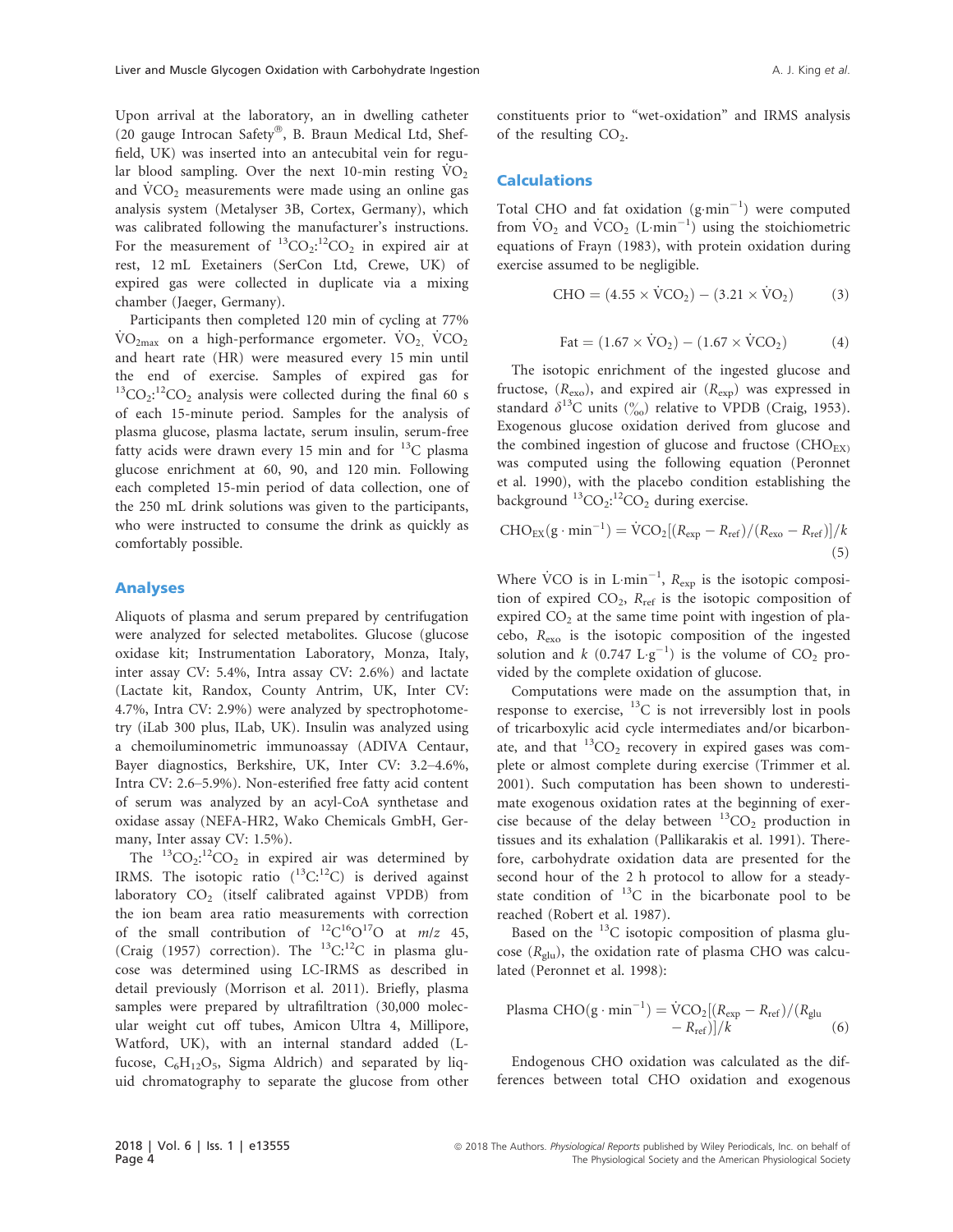CHO oxidation. The oxidation rate of muscle glycogen  $(g·min<sup>-1</sup>)$ , either directly or through the lactate shuttle (Brooks 1986), was calculated by subtracting plasma glucose oxidation from total carbohydrate oxidation (Equation 7). Finally, the amount of glucose released from the liver was estimated as the difference between plasma glucose and exogenous carbohydrate oxidation (Equation 8) (Peronnet et al. 1998):

 $M$ uscle oxidation  $=$  total CHO oxidation plasma glucose CHO oxidation (7)

Liver oxidation = plasma glucose CHO oxidation exogenous oxidation (8)

#### Statistical analyses

The mean value observed for a given variable is presented with the associated standard deviation (mean  $\pm$  SD) and where comparisons between conditions made as the mean difference with associated confidence limits at the 95% level with Cohen's d effect size [e.g., mean difference, lower limit to upper limit (ES)] as recommended by Hopkins et al. (2009).

In order to provide meaningful terms to the effectiveness of CHO ingestion on exercise performance, a probabilistic magnitude based inference analysis was conducted to analyze the effect of CHO ingestion on the mean power output during the 30-min TT. Using the coefficient of variation (2.4%) of laboratory cycling TT performance (Hopkins et al. 1999) and the smallest worthwhile change in athletic performance  $(0.5 \times CV)$ the smallest meaningful effect in power output between conditions was computed to be 1.2%. The effect of CHO ingestion was expressed as a percentage change relative to placebo ingestion following back transformation of the mean of the natural logarithm of the power outputs. The chance that the true value of the effect was larger than the smallest meaningful effect on the 30-min TT were computed and qualitative terms assigned (Hopkins et al. 2009): <1%, almost certainly not; <5%, very unlikely; <25%, unlikely or probably not; <50%, possibly not; >50%, possibly; >75%, likely or probable; >95%, very likely; >99% almost certain. For non-performance variables (heart rate,  $VO_2$ , substrate oxidation, and plasma glucose and lactate, serumfree fatty acid, and insulin concentrations) where a smallest worthwhile change is difficult to calculate, statistical comparisons were also made using a one-way (dose) or two-way (dose  $\times$  time) repeated measures ANOVA with Bonferroni post hoc adjustment (SPSS 20, IBM, New York, USA) as well as Cohen's d effect sizes (ES). ES threshold values were set as 0.2. 0.6, 1.2,

2.0, and 4.0 for small, moderate, large, very large, and extremely large effects, respectively (Hopkins et al. 2009).

# **Results**

#### $VO<sub>2</sub>$ ,  $VCO<sub>2</sub>$  and heart rate

 $\rm \dot{VO}_2$  and  $\rm \dot{V}CO_2$  did not significantly differ over time, that is, between the first and second hour of the 2-h ride (pooled data; ES = 0.16,  $P = 0.8$  and  $P = 0.6$ , ES = 0.07, respectively) or between conditions ( $P > 0.9$ , ES  $< 0.24$ , Table 1). HR increased with time between the first and second hour of the constant load rides in all conditions (main effect  $P = 0.03$ ,  $ES = 1.4$ ), Table 1. HR was lower for placebo compared with all CHO conditions for both the first (*moderate* effect,  $ES = 0.69 - 1.13$ ), and second hour (large to very large effect,  $ES = 0.41 - 0.74$ ) of cycling. However, HR was only significantly lower for placebo compared with HGF during the second hour of cycling  $(P = 0.09, ES = 0.74).$ 

#### Total carbohydrate and fat oxidation

Total energy expenditure was not significantly different between conditions for the 2 h of continuous cycling  $(PLA = 2217.0 \pm 286.5 \text{ kCal}, \text{ LG} = 2185.4 \pm 259.4 \text{ kCal},$  $HG = 2241.5 \pm 344.7$  kCal, LGF = 2238.7  $\pm$  414.7 kCal,  $HGF = 2237.2 \pm 375.3$  kCal;  $P > 0.95$ ,  $ES < 0.17$ ). In addition, no effects were seen between the first and second hour of exercise  $P > 0.90$ , ES  $< 0.22$ , see Table 1 for data).

Absolute CHO oxidation was not significantly different between conditions ( $P > 0.058$ ) although total CHO oxidation was highest throughout the 2-h ride (combined first and second hour data) in HGF, producing moderate to *large* effect sizes (ES =  $0.78-1.37$ ) compared with the other conditions, which were all similar (ES range = 0.22–0.58, Table 1). Absolute CHO oxidation was also highest in HGF during the second hour of cycling, albeit not significantly different between conditions  $(P > 0.06)$ . Total CHO oxidation was *moderately* higher in HGF than LGF (ES =  $0.79$ ) and HG (ES =  $0.87$ ) and produced large effect sizes compared with LG and PLA (ES = 1.22 & 1.37). In contrast, absolute fat oxidation during the 2-h ride was lower in HGF compared with the other conditions (combined first and second hour data), and remained lowest during the second hour of cycling, despite there being no significant differences between conditions ( $P > 0.192$ ). Moderate to large effects sizes were observed during the total 2 h ride ( $ES = 0.76-$ 1.30) and small to large effects were seen during the second hour of cycling for absolute fat oxidation in HGF compared with the other conditions ( $ES = 0.46-1.29$ ).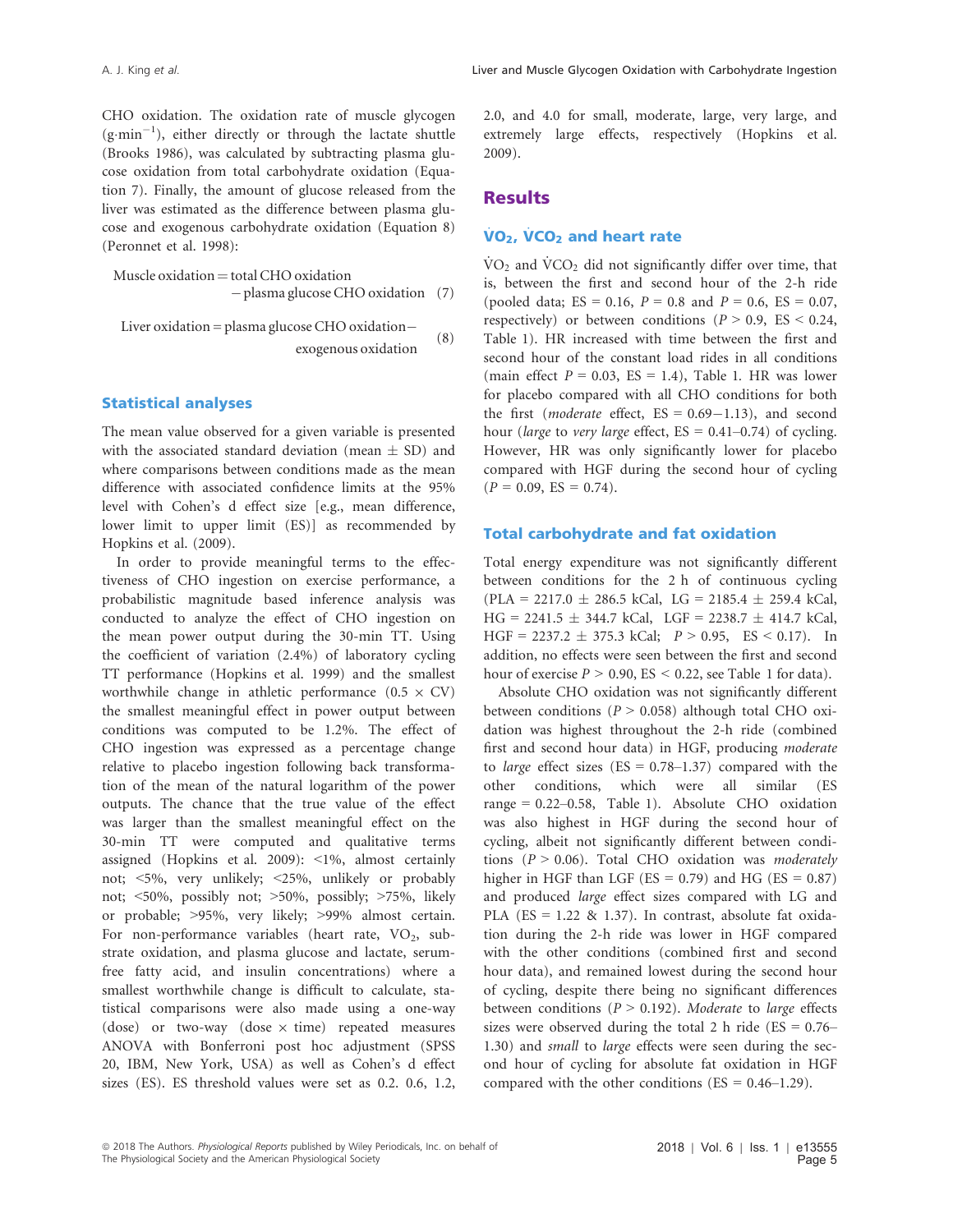|                               | Condition          |                    |                    |                    |                    |
|-------------------------------|--------------------|--------------------|--------------------|--------------------|--------------------|
|                               | Pla                | LG                 | <b>HG</b>          | <b>LGF</b>         | <b>HGF</b>         |
| HR $(b\cdot min^{-1})$        | $146 \pm 7$        | $151 \pm 8$        | $151 \pm 6$        | $152 \pm 7$        | $153 \pm 6$        |
|                               | $154 + 9^1$        | $158 \pm 11$       | $160 \pm 10$       | $158 \pm 10$       | $161 \pm 10$       |
| $VO2$ (L-min <sup>-1</sup> )  | $3.49 + 0.45$      | $3.61 \pm 0.56$    | $3.52 \pm 0.58$    | $3.57 + 0.69$      | $3.61 \pm 0.67$    |
|                               | $3.62 + 0.42$      | $3.63 + 0.49$      | $3.49 + 0.42$      | $3.62 + 0.64$      | $3.71 + 0.63$      |
| $VCO2$ (L-min <sup>-1</sup> ) | $3.18 + 0.41$      | $3.22 + 0.47$      | $3.19 + 0.50$      | $3.15 + 0.62$      | $3.22 + 0.56$      |
|                               | $3.18 + 0.37$      | $3.23 + 0.38$      | $3.16 + 0.36$      | $3.25 + 0.60$      | $3.31 + 0.31$      |
| <b>RER</b>                    | $0.91 \pm 0.04$    | $0.90 + 0.08$      | $0.91 + 0.01$      | $0.90 \pm 0.03$    | $0.90 + 0.04$      |
|                               | $0.88 + 0.03$      | $0.90 + 0.07$      | $0.91 + 0.01$      | $0.87 + 0.05$      | $0.90 + 0.03$      |
| $CHO_{ox}$ (g)                | $186.1 \pm 32.7$   | $177.1 + 31.3$     | $199.1 + 38.9$     | $182.5 + 48.8$     | $217.2 + 40.4$     |
|                               | $167.6 + 30.1$     | $175.5 + 24.4$     | $187.4 + 26.1$     | $187.3 + 35.5$     | $219.1 + 41.7$     |
| $\text{Fat}_{\text{ox}}(q)$   | $36.2 \pm 16.4$    | $38.6 + 20.4$      | $32.4 + 7.13$      | $36.9 + 13.9$      | $25.3 + 8.2$       |
|                               | $46.1 \pm 13.8$    | $36.5 \pm 16.9$    | $36.1 \pm 9.4$     | $38.3 \pm 11.4$    | $27.6 \pm 10.8$    |
| Energy expenditure (kCal)     | $1099.8 + 182.3$   | $1088.4 + 151.7$   | $1126.4 + 201.7$   | $1106.1 \pm 220.1$ | $1050.1 \pm 206.6$ |
|                               | $1117.2 \pm 129.3$ | $1097.0 \pm 112.6$ | $1115.2 \pm 149.1$ | $1132.6 \pm 197.8$ | $1187.1 \pm 211.6$ |

Table 1. Respiratory gas exchange, heart rate, and substrate utilization over the first and second hour of the 2 h of exercise at 77% VO<sub>2max</sub>. Data from the first h is presented in the top line of each variable, and the second hour in the bottom line.

Data are heart rate in b $\cdot$ min $^{-1}$ , VO<sub>2</sub>, VCO<sub>2</sub> in L $\cdot$ min $^{-1}$ , respiratory exchange ratio (RER), and CHO and fat oxidation in grams. All values are mean  $+$  SD.  $N = 11$ .

Denotes PLA significantly lower than HGF.

In addition, the relative contribution of total CHO oxidation to the total energy yield (Fig. 2) during the second hour of exercise was significantly higher in HGF compared with PLA (difference = 16.6, 8.7–24.6%,  $P = 0.024$ ,  $ES = 1.88$ ). Compared with the other CHO conditions, this effect was moderate and significant (LG; 9.4, 4.4– 14.3%,  $P = 0.049$ ,  $ES = 0.90$ . HG; 8.4, 4.5-12.3%,  $P = 0.023$ ,  $ES = 1.18$ ) or *large* but nonsignificant (LGF; 9.6, 3.1–16.1%, P = 0.17, ES = 1.25). The increased relative CHO oxidation in HGF was associated with a concomitant moderate (and significant) or large (but nonsignificant) reduction in the relative contribution of fat to the energy yield compared with the other CHO conditions (effect sizes, 95% confidence intervals and P values the same as reported for CHO).

# $\delta$  <sup>13</sup>CO<sub>2</sub> in expired gas and  $\delta$  <sup>13</sup>C in plasma glucose

The  $\delta^{13}$ CO<sub>2</sub> in expired gas was similar between all conditions at rest before exercise and the ingestion of placebo or  $^{13}$ C enriched carbohydrate(s) ( $P < 0.52$ , ES < 0.50, Fig. 1A). In PLA, the  $\delta^{13}CO_2$  in expired gas increased over time by  $5.4\%$  (ES = 1.95) from the start to the end of exercise. These data were used as the background correction for the calculation of exogenous CHO and plasma glucose oxidation for each CHO condition. The  $\delta^{13}CO_2$ in expired gas significantly increased over time from the start of exercise following the ingestion of all four  $^{13}$ C enriched CHO conditions (Fig. 1A). Each condition reached maximal values at 120 min, with LGF  $(28.08 \pm 5.12\%)$  and HGF  $(29.2 \pm 9.5\%)$  being significantly higher compared with LG  $(11.35 \pm 4.47)$ %  $P = 0.001$ ) and HG (14.94  $\pm$  5.97%;  $P = 0.0005{\text -}0.002$ ), with very large effects sizes (ES = 1.80–3.48). The  $\delta^{13}CO_2$ in expired gas was also significantly higher for LGF and HGF from 60 min onwards compared with LG and HG  $(P < 0.05, ES = 0.65 - 3.48).$ 

The isotopic composition of plasma glucose  $(\delta^{13}C)$ increased by  $2.6\%$  from 60 to 120 min of exercise with ingestion of PLA  $(P = 0.09, ES = 0.9, Fig. 1B)$ . In all CHO conditions, there was a significant rise in plasma  $\delta^{13}$ C glucose between 60 and 90 min (P = 0.004–0.012,  $ES = 1.11-1.40$ , except in HG where it was *moderate* but nonsignificant  $(P = 0.25, ES = 0.61)$ . Between 90 and 120 min, plasma  $\delta^{13}$ C glucose remained similar for all conditions ( $P > 0.32$ ,  $ES = 0.11{\text{-}}0.21$ ) except for a *small*, nonsignificant rise in HG ( $P = 1.00$ , ES = 0.58). The isotopic composition of plasma glucose was highest for LGF during the last hour of exercise, being moderately but not significantly higher than LG (66.3  $\pm$  24.4‰, P = 0.12, ES = 0.71) and HGF  $(68.7 \pm 26.0\%_{00}, P = 0.81,$  $ES = 0.60$ ) at 60 min. There were *moderate to large* and significant differences compared with LG at 90  $(85.8 \pm 20.3\%_{00}, P = 0.045, ES = 1.17)$  and 120 min  $(86.0 \pm 19.8, P = 0.026, ES = 1.31)$ , as well as HG at 90<br> $(87.2 + 12.9, P = 0.04, ES = 1.44)$  and 120 min  $(87.2 \pm 12.9, \quad P = 0.04, \quad ES = 1.44)$  and  $(94.2 \pm 11.5, P = 0.034, ES = 1.14).$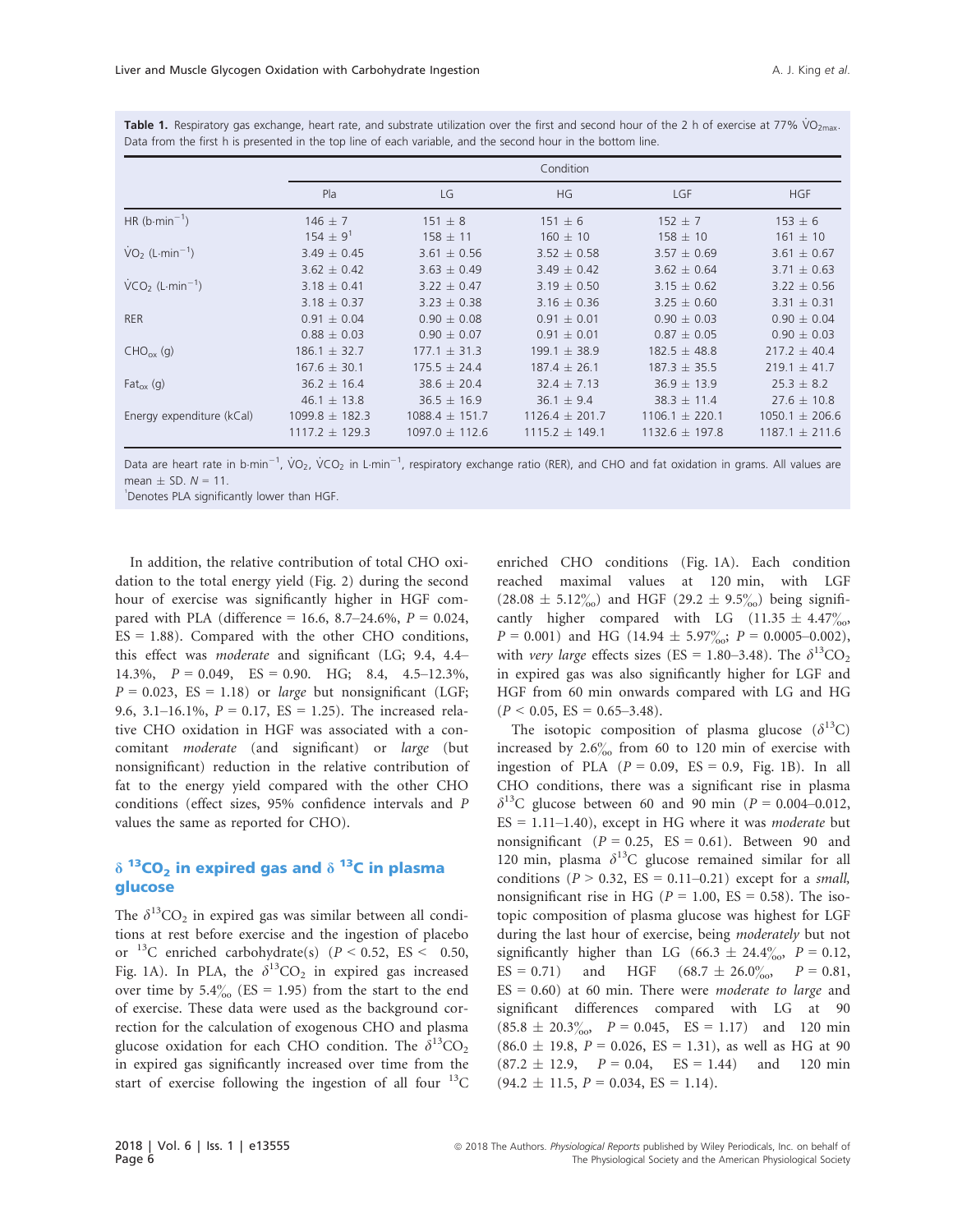

**Figure 1.** (A)  $^{13}CO_2$ :  $^{12}CO_2$  ( $\delta^{13}C$ ) in expired air over the 2 h ride and (B)  $13C:12C$  in plasma glucose during the second hour of the 2 h ride. (a) denotes CHO significantly greater than PLA ( $P = 0.00-$ 0.047), (b) denotes HGF significantly greater than LG & HG  $(P = 0.01 \& 0.02)$ , (c) denotes LGF significantly greater than LG & HG ( $P = 0.0-0.024$ ), (d) denotes LGF significantly greater than LG and HG ( $P = 0.026 - 0.045$ ), (e) denotes 90 min significantly greater than 60 min.

# Sources of oxidized glucose (exogenous and endogenous carbohydrate)

During the second hour of exercise, the rate of exogenous CHO oxidation was higher with the ingestion of glucosefructose than with the ingestion of glucose only (Fig. 3) and was highest with the ingestion of LGF, the highest recorded value occurring after 120 min at  $1.33 \pm 0.29$  g·min<sup>-1</sup>. This was significantly higher, with a large effect size compared with both glucose only doses (LG,  $0.81 \pm 0.15$  g·min<sup>-1</sup>;  $P = 0.001$ , 0.52, 0.37-0.68 g·min<sup>-1</sup>, ES = 2.25, and HG, 0.88  $\pm$  0.23 g·min<sup>-1</sup>;  $P = 0.002, 0.45, 0.30 - 0.60$  g·min<sup>-1</sup>, ES = 1.72). However, when the glucose-fructose dose was further increased, ingestion of HGF produced a lower (small ES), but nonsignificant maximal rate of oxidation  $(1.23 \pm 0.3 \text{ g}\cdot \text{min}^{-1}; 0.10, -0.23 - 0.02 \text{ g}\cdot \text{min}^{-1}, P = 0.84,$  $ES = 0.36$ ,) compared with LGF. Furthermore, the absolute oxidation of exogenous CHO during the second hour of cycling was significantly higher with glucose-fructose ingestion compared with glucose only (Table 2;  $P = 0.001 - 0.037$ , ES = 1.10-1.87). Total exogenous CHO oxidation in the second hour was also higher with LGF compared with HGF, but this effect was small and not significant (see Table 2 for statistical data). Despite there being only a small difference between LGF and HGF in absolute terms, the relative contribution of exogenous oxidation to the total energy yield showed a moderate and close to significant reduction for HGF compared with LGF during the second hour of exercise (3.7, 1.3 to 6.1%,  $P = 0.06$ , ES = 0.68). The relative contribution from both glucose-fructose doses to energy expenditure was significantly greater than with glucose only (8.7, 6.3–11.0% increase between LG & LGF,  $P = 0.001$ , ES = 1.78; 5.4, 2.5–8.3% increase between HG and HGF,  $P = 0.031$ ,  $ES = 0.99$ , Fig. 2). However, as with the increase in glucose-fructose dose (LGF to HGF) a linear effect of dose was not observed; increasing dose from LG to HG did not result in an increased energy yield from exogenous CHO  $(0.7, -1.0-2.4\%, P = 1.00, ES = 0.16)$ .

Compared with PLA (167.6  $\pm$  30.1 g), CHO ingestion caused a moderate reduction in the absolute amount of endogenous CHO oxidation with LG  $(-33.3, -55.1$  to  $-11.6$  g,  $P = 0.32$ ,  $ES = 1.18$ ) and HG ( $-21.6$ ,  $-32.6$  to  $-10.6$  g,  $P = 0.10$ ,  $ES = 0.80$ ), as well as a *large* significant reduction with LGF  $(-48.0, -67.3 \text{ to } -28.7,$  $P = 0.027$ , ES = 1.65) during the second hour of cycling. However, the highest dose (HGF) had a similar, and therefore not significantly different, reliance on endogenous CHO oxidation compared with PLA  $(-7.7, -24.5-$ 9.1 g,  $P = 1.00$ ,  $ES = 0.24$ ). A linear dose effect was therefore not observed for the absolute amount of endogenous CHO oxidation during the second hour. However, in LGF, endogenous CHO oxidation was significantly lower than HG and HGF and despite not being significantly lower than LG, produced an effect size of 0.54 (10.9% mean reduction) (see Table 2 for comparisons).

The rate of plasma glucose oxidation (Fig. 3B) was not significantly different between conditions during the second hour of exercise. However, despite not being significantly different, the higher rates of plasma glucose oxidation for HGF and LGF compared with HG and LG produced *moderate* differences at 60 min ( $P = 0.076{\text -}1.00$ ,  $ES = 0.59-1.06$ ) and *moderate* or *large* effects at 90 and 120 min  $(P = 0.02 - 0.25, ES = 1.07 - 1.68)$ . Differences between LG and HG or LGF and HGF were all small and not significant ( $P > 0.65$ ,  $ES < 0.55$ ). In addition, the absolute contribution of plasma glucose to the total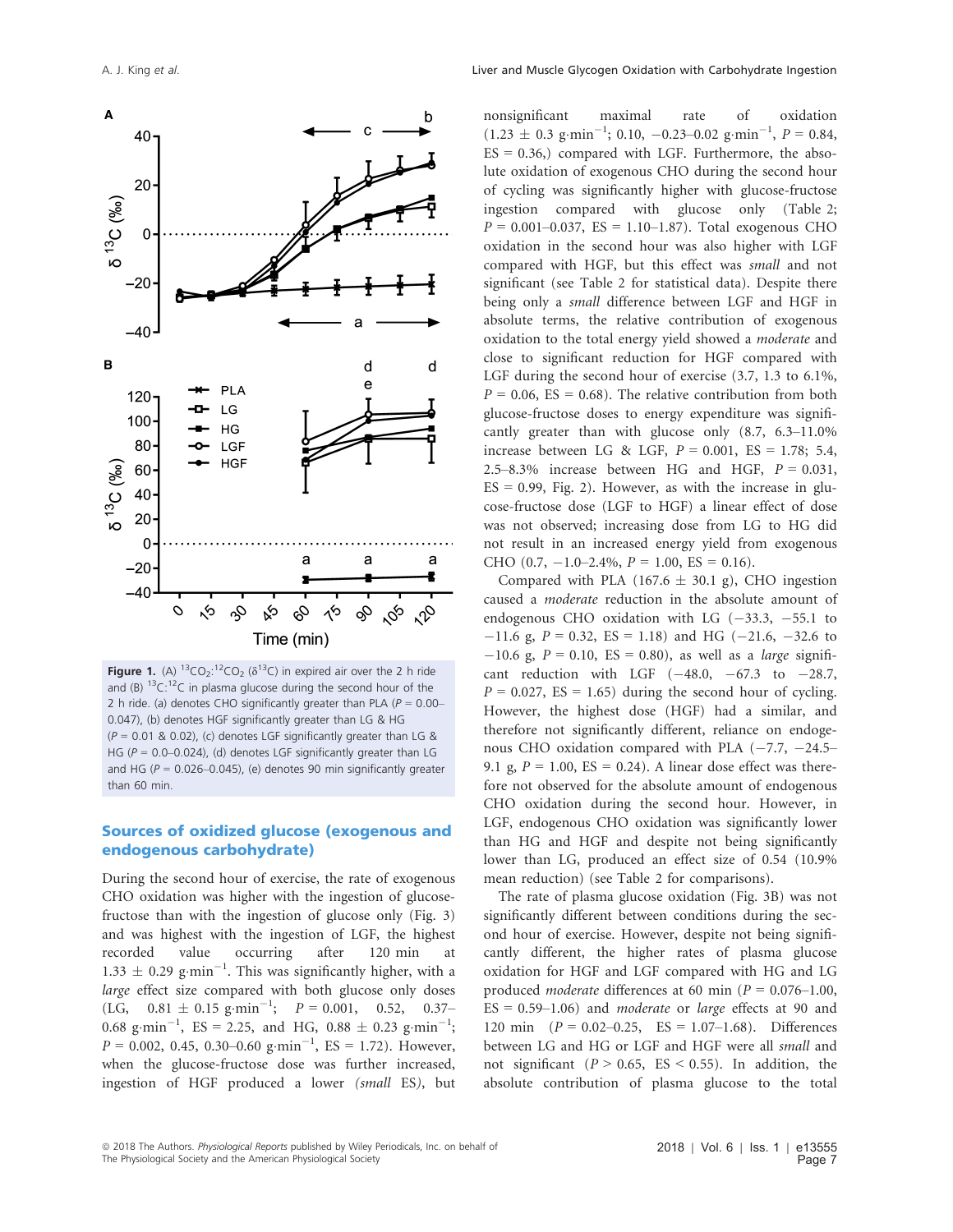energy yield was not significantly different between LG and HG, with a small effect size (Table 2). There were also no significant differences between LGF and HGF. However, the absolute difference in the amount of plasma glucose oxidized was large and significantly higher for LGF compared with LG, HG during the second hour of exercise (Table 2).

There were no significant differences in the rate of liver derived glucose between conditions (Fig. 3C) at any time points. However, at 60 min, HG was moderately reduced compared with LG  $(0.15, -0.28-0.02, P = 0.29,$  $ES = 0.92$  and HGF  $(0.33, 0.02-0.64, P = 0.41,$  $ES = 0.88$ ). At 90 min LGF was *moderately* reduced compared with HGF (0.16, 0.02–0.30,  $P = 0.32$ , ES = 0.71,). At the end of the 2-h ride (120 min), the rate of oxidation of liver derived glucose was lowest with ingestion of LGF  $(0.34 \pm 0.20 \text{ g-min}^{-1})$ , a *small* but nonsignificant reduction compared to HG  $(-0.06, -0.15-0.04, P = 1.00,$  $ES = 0.39$ ) and a *moderate* nonsignificant reduction compared to LG  $(-0.15, -0.27$  to  $-0.02, P = 0.26$ , ES = 0.58) and HGF (-0.22, -0.46 to -0.01;  $P = 0.53$ ,  $ES = 0.68$ ). There were also no significant differences in the absolute oxidation (Table 2), or relative contributions to the total energy yield of liver derived glucose (Fig. 2) during the second hour of exercise (ES all 0.35–0.93). However, despite not reaching significance, liver glucose oxidation was moderately lower in LGF compared with HGF in both the absolute oxidation of liver derived glucose (11.2  $\pm$  17.7, 0.3–22.2 g, P = 0.46, ES = 0.79,) and relative contribution to energy yield  $(3.3 \pm 5.0, 0.2 - 6.4\%)$  $P = 0.41$ , ES = 0.93).

Muscle glycogen oxidation reduced throughout the second hour of the 2-h ride, and was lowest with the ingestion of LGF (Fig. 3D). In this condition, muscle glycogen oxidation reduced to 1.23  $\pm$  0.5 g·min<sup>-1</sup> at 120 min, a moderate, but nonsignificant effect compared to LG  $(-0.45, -0.88 \text{ to } -0.02 \text{ g·min}^{-1}, P = 0.43, ES = 0.94)$ , a large significant effect to HG  $(-0.56, -0.86$  to  $-0.26$  g·min<sup>-1</sup>,  $P = 0.031$ ,  $ES = 1.42$ ) and a *large* and nonsignificant effect to HGF  $(-0.53, -0.87)$  to  $-0.19$  g·min<sup>-1</sup>,  $P = 0.08$ , ES = 1.42). Muscle glycogen oxidation rate was also lowest in LGF at 60 ( $P = 0.072-$ 0.97,  $ES = 0.62-1.02$  and 90 min  $(P = 0.76-1.00,$  $ES = 0.32 - 0.91$ , with *moderate*, but nonsignificant effects to all CHO doses.

Furthermore, when considered over the whole second hour, absolute muscle glycogen oxidation was lowest in LGF compared with the other CHO conditions, with effects ranging from small (8.7% reduction to LG) to moderate (19.8% reduction to HG) and large (22.5% reduction to HGF), but did not reach significant differences (See Table 2 for confidence intervals and ES). The increased ingestion of both glucose-fructose and glucose only resulted in higher absolute muscle glycogen oxidation, that is, with glucose-fructose ingestion above reported intestinal transport saturation, muscle glycogen oxidation was increased and despite not reaching significance, this effect was large. Similarly, when the dose of glucose only was increased, absolute muscle glycogen oxidation over the second hour increased. However, this effect was not significant despite producing a moderate effect (Table 2).

In terms of the relative contribution to energy yield from muscle glycogen, these effects were magnified. Muscle glycogen oxidation during the second hour of exercise was significantly lower (with *large* effect sizes and significant differences) for LGF compared with HGF  $(-9.1,$  $-4.9$  to  $-13.4\%$ ,  $P = 0.01$ ,  $ES = 1.68$ ) and HG (-9.6,  $-13.6$  to  $-5.6$ ,  $P = 0.01$ ,  $ES = 1.76$ ). Compared with LG, the relative contribution of muscle glycogen oxidation to the energy yield in LGF was also slightly lower, producing a *moderate*, but nonsignificant difference  $(-6.4, -13.3$  to  $-0.5$ ,  $P = 0.65$ ,  $ES = 0.73$ ,)

#### Circulatory metabolites and insulin

The response of plasma glucose, lactate and serum insulin and FFA throughout the 2-h ride did not differ significantly between CHO conditions (Fig. 4). Plasma lactate concentrations after 15 min were similar, that is, not significantly different, across all conditions  $(2.5 \pm 1.6 \text{ mmol} \cdot \text{L}^{-1} \text{ to } 3.1 \pm 2.2 \text{ mmol} \cdot \text{L}^{-1}, P = 1.00,$  $ES < 0.30$ ) and generally declined slightly, but not significantly, over the 2-h ride (pooled average change,  $-0.4$ ,  $-1.0$  to 0.2,  $P = 1.00$ ,  $ES = 0.29$ ). Compared with the ingestion of glucose only (LG and HG) the ingestion of both glucose-fructose doses resulted in a small, but nonsignificant, increase in plasma lactate concentration throughout the 2-h ride ( $P = 1.00$ ,  $ES = 0.26 \& 0.28$ ).

Plasma glucose concentrations increased in all conditions from the start of exercise, peaking at 45 min in all CHO conditions between  $6.6 \pm 1.1$  and 7.2  $\pm$  1.5 mmol·L<sup>-1</sup>. However, differences were *small* and nonsignificant ( $P = 1.00$ , ES < 0.46), except in relation to PLA, which was significantly lower  $(5.4 \pm 1.0 \text{ mmol·L}^{-1})$ ;  $P = 0.001 - 0.05$ , ES = 1.22-1.99,). Plasma glucose concentration also peaked later in PLA, at 60 min, a moderate effect to CHO ingestion, where concentrations were lower than peak values ( $P = 0.02-1.00$ ,  $ES = 0.49-1.05$ ). From 75 min plasma glucose stabilized, producing small effects of time in CHO conditions  $(P = 1.00, ES = 0.52-0.57)$ and moderate nonsignificant effects between the highest and lowest concentrations (HGF vs. LG) at 75 and 120 min  $(P = 0.39 \& 0.06, ES = 0.79 \& 0.87, respec$ tively). All other comparisons produced *small* nonsignificant effects ( $P = 1.00$ , ES < 0.54).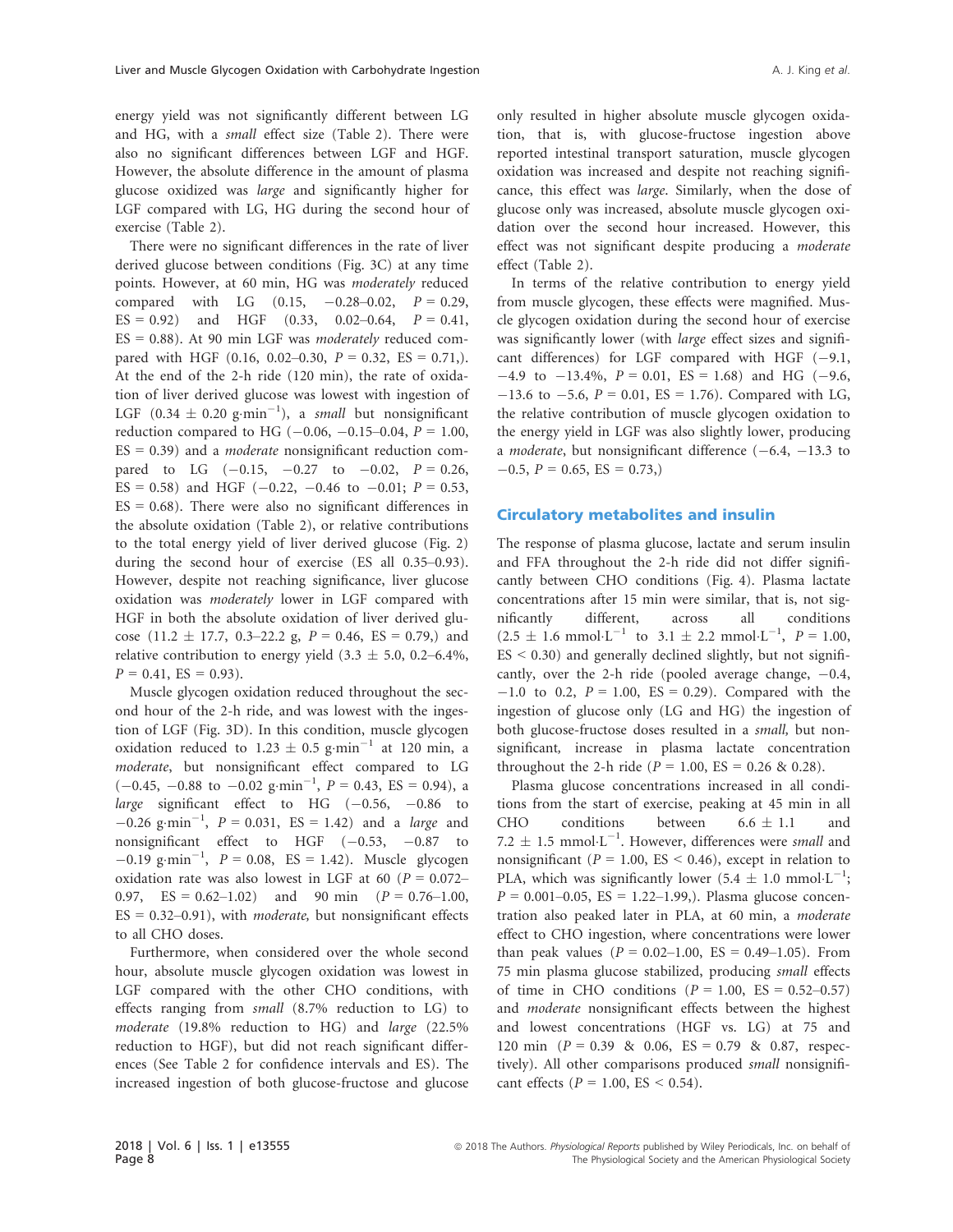|                 |                  | Difference in CHO oxidation (q) |                           |                         |  |
|-----------------|------------------|---------------------------------|---------------------------|-------------------------|--|
|                 | $CHO_{ox}$ (g)   | LG                              | HG                        | LGF                     |  |
| Exogenous CHO   |                  |                                 |                           |                         |  |
| LG              | 41.2 $\pm$ 10.8  |                                 |                           |                         |  |
| HG              | $41.4 \pm 13.2$  | $0.2, -3.0$ to 3.4              |                           |                         |  |
|                 |                  | $ES = 0.02, P = 1.00$           |                           |                         |  |
| LGF             | $67.7 \pm 16.8$  | 26.5, 19.4-33.7                 | 26.3, 19.9 to 32.8        |                         |  |
|                 |                  | $ES = 1.76, P = 0.001$          | $ES = 1.87, P = 0.001$    |                         |  |
| <b>HGF</b>      | 59.2 $\pm$ 18.9  | 18.0, 10.3-25.7                 | 17.8, 9.5-26.0            | $-8.5, -14.9$ to $-2.2$ |  |
|                 |                  | $ES = 1.10, P = 0.022$          | $ES = 1.16, P = 0.037$    | $ES = 0.48, P = 0.32$   |  |
| Endogenous CHO  |                  |                                 |                           |                         |  |
| LG              | $134.3 \pm 26.0$ |                                 |                           |                         |  |
| HG              | $146.0 \pm 23.2$ | 11.7, $-6.8$ to 30.3            |                           |                         |  |
|                 |                  | $ES = 0.48, P = 1.00$           |                           |                         |  |
| <b>LGF</b>      | $119.6 \pm 28.1$ | $-14.7, -35.4$ to 6.0           | $-26.4, -39.3$ to $-13.6$ |                         |  |
|                 |                  | $ES = 0.54, P = 1.00$           | $ES = 1.03, P = 0.048$    |                         |  |
| <b>HGF</b>      | $160.0 \pm 33.8$ | 25.7, 8.0-43.3                  | 14.0, 4.1 to 23.8         | 40.4, 24.0 to $-56.7$   |  |
|                 |                  | $ES = 0.85, P = 0.247$          | $ES = 0.48, P = 0.26$     | $ES = 1.30, P = 0.017$  |  |
| Plasma glucose  |                  |                                 |                           |                         |  |
| LG              | $65.6 \pm 9.4$   |                                 |                           |                         |  |
| HG              | $62.3 \pm 14.5$  | $-3.3, -8.8$ to 2.2             |                           |                         |  |
|                 |                  | $ES = 0.27, P = 1.00$           |                           |                         |  |
| LGF             | $87.0 \pm 19.1$  | 21.4, 12.2-30.6                 | 24.7, 14.1 to 35.4        |                         |  |
|                 |                  | $ES = 1.43, P = 0.024$          | $ES = 1.46, P = 0.024$    |                         |  |
| <b>HGF</b>      | $89.7 \pm 32.1$  | 24.1, 7.2-41.0                  | 27.4, 10.4 to 44.3        | $2.7, 9.8 - 15.1$       |  |
|                 |                  | $ES = 1.02, P = 0.26$           | $ES = 1.10, P = 0.16$     | $ES = 0.10, P = 1.00$   |  |
| Liver glycogen  |                  |                                 |                           |                         |  |
| LG              | $24.4 \pm 10.1$  |                                 |                           |                         |  |
| HG              | $20.9 \pm 5.6$   | $-3.5, -8.7$ to 1.6             |                           |                         |  |
|                 |                  | $ES = 0.43, P = 1.00$           |                           |                         |  |
| LGF             | $19.3 \pm 9.4$   | $-5.1, -10.6$ to 0.3            | $-1.6$ , $-7.9$ to 4.7    |                         |  |
|                 |                  | $ES = 0.53, P = 0.90$           | $ES = 0.21, P = 1.00$     |                         |  |
| <b>HGF</b>      | $30.5 \pm 17.7$  | 6.1, $-4.6$ to 17.0             | 9.6, $-1.4$ to 20.6       | $11.2, 2.0 - 20.4$      |  |
|                 |                  | $ES = 0.42, P = 1.00$           | $ES = 0.73, P = 0.90$     | $ES = 0.79, P = 0.46$   |  |
| Muscle glycogen |                  |                                 |                           |                         |  |
| LG              | $109.9 \pm 26.9$ |                                 |                           |                         |  |
| HG              | $125.1 \pm 24.8$ | 15.2, $-3.6$ to 34.2            |                           |                         |  |
|                 |                  | $ES = 0.60, P = 1.00$           |                           |                         |  |
| <b>LGF</b>      | $100.3 \pm 23.1$ | $-9.6, -27.1$ to 8.1            | $-24.8, -37.2$ to $-12.4$ |                         |  |
|                 |                  | $ES = 0.38, P = 1.00$           | $ES = 1.04, P = 0.056$    |                         |  |
| <b>HGF</b>      | $129.5 \pm 22.6$ | 19.6, 6.6 to 32.6               | 4.4, $-4.9$ to 13.6       | 29.2, 14.3-44.0         |  |
|                 |                  | $ES = 0.79, P = 0.21$           | $ES = 0.18, P = 1.00$     | $ES = 1.28, P = 0.062$  |  |

**Table 2.** Comparisons of CHO oxidation source during the second hour of exercise at 77%  $\dot{V}O_{2\text{max}}$ 

Values given are comparisons of CHO oxidation from various sources over the second hour of the 2 h ride between LG (60 g $-h^{-1}$ ), HG (75 g $\cdot$ h $^{-1}$ ), LGF (90 g $\cdot$ h $^{-1}$ ) and HGF (112.5 g $\cdot$ h $^{-1}$ ). [first line: mean  $\pm$  SD, absolute difference between conditions with associated 95% confidence intervals; second line: Cohen's d effect size and P value (ANOVA with Bonferroni post hoc comparison)].  $N = 11$ .

Free fatty acid concentrations rose significantly throughout the 2 h ride in PLA ( $P = 0.001$ , ES = 2.29), reaching a maximum value at the end of exercise  $(1.01 \pm 0.41 \text{ mmol}\cdot\text{L}^{-1})$ . CHO ingestion resulted in significantly lower FFA concentrations compared with PLA, with large effects of mean concentration  $(LG = 0.35 \pm 0.17, HG = 0.34 \pm 0.12,$ LGF =  $0.36 \pm 0.16$ , HGF =  $0.31 \pm 0.16$ ) compared with PLA during the 2-h ride ( $P = 0.002 - 0.10$ ,  $ES = 1.21 - 1.45$ ) and *large* and significant effects at 120 min ( $P = 0.004 - 0.05$ ,  $ES = 1.72-1.83$ ). No CHO dose effects were apparent  $(P = 1.00, ES < 0.38).$ 

In PLA, serum insulin steadily declined over the 2-h ride, but this was not significant  $(2.41 \text{ mU} \cdot \text{L}^{-1})$  decrease,  $P = 0.84$ , ES = 1.09) and was elevated by CHO ingestion  $(P < 0.05, ES > 1.00)$ . After 15 min, serum insulin was similar, that is, not significantly different, between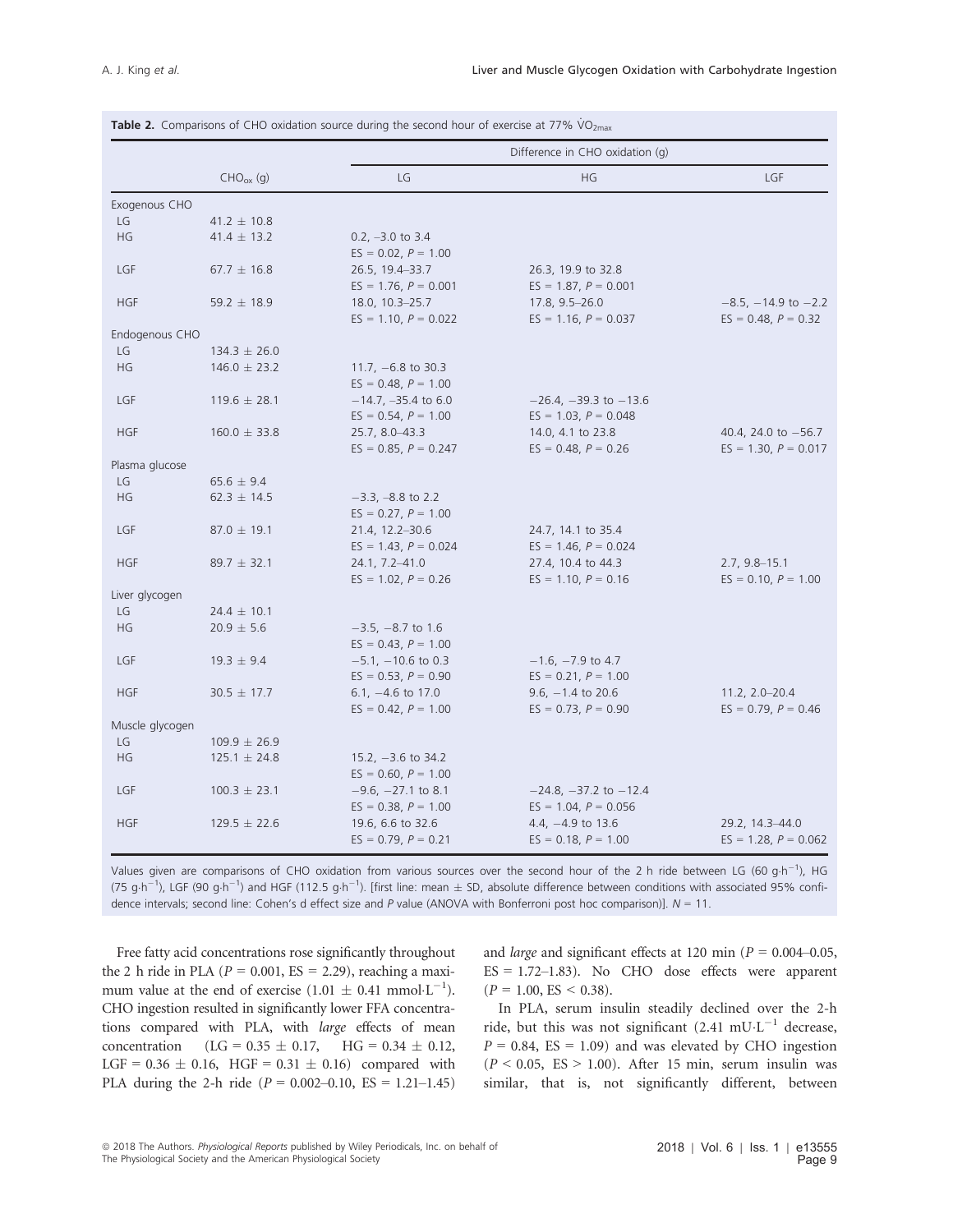

Figure 2. Percentage energy contributions from various substrates during the second hour of the 2 h ride. (a) denotes LGF significantly different to LG ( $P = 0.00$ ), (b) denotes LGF significantly different to HG ( $P = 0.00-0.019$ ), (c) denotes LGF significantly different to HGF  $(P = 0.014)$ 

conditions ( $P > 0.18$ , ES  $\leq 0.45$ ) and peaked at 45 min in all CHO conditions, except in LGF (see Fig. 4). Increasing CHO dose did not alter serum insulin beyond a moderate, nonsignificant effect at any time point (ES < 1.01) until the end of exercise where a significant large effect was seen between LG and HGF  $(P = 0.01, ES = 1.61)$  and moderate (nonsignificant) effects between LG and HG & LGF ( $P = 0.50$  and 0.53, ES = 0.94 and 0.95).

#### Time trial performance

The effect of CHO ingestion was to increase mean power output during the 30-min time trial compared with placebo (Table 3). With a change in performance of 1.2% used as the smallest meaningful improvement, the ingestion of CHO was at least 81% "likely" to 99% "almost certain" to improve the chance of increasing mean power output. The chances of CHO ingestion causing a detrimental effect were less than 8% "unlikely/probably not"



Figure 3. Sources of oxidised glucose and muscle glycogen during the second hour of the ride. A: Carbohydrate from exogenous sources (g.min $^{-1}$ ) B: Plasma glucose oxidation (g.min $^{-1}$ ) C & D: Liver and Muscle glycogen oxidation respectively (g.min $^{-1}$ ) Data are means  $\pm$  sd. a denotes LGF significantly lower than HG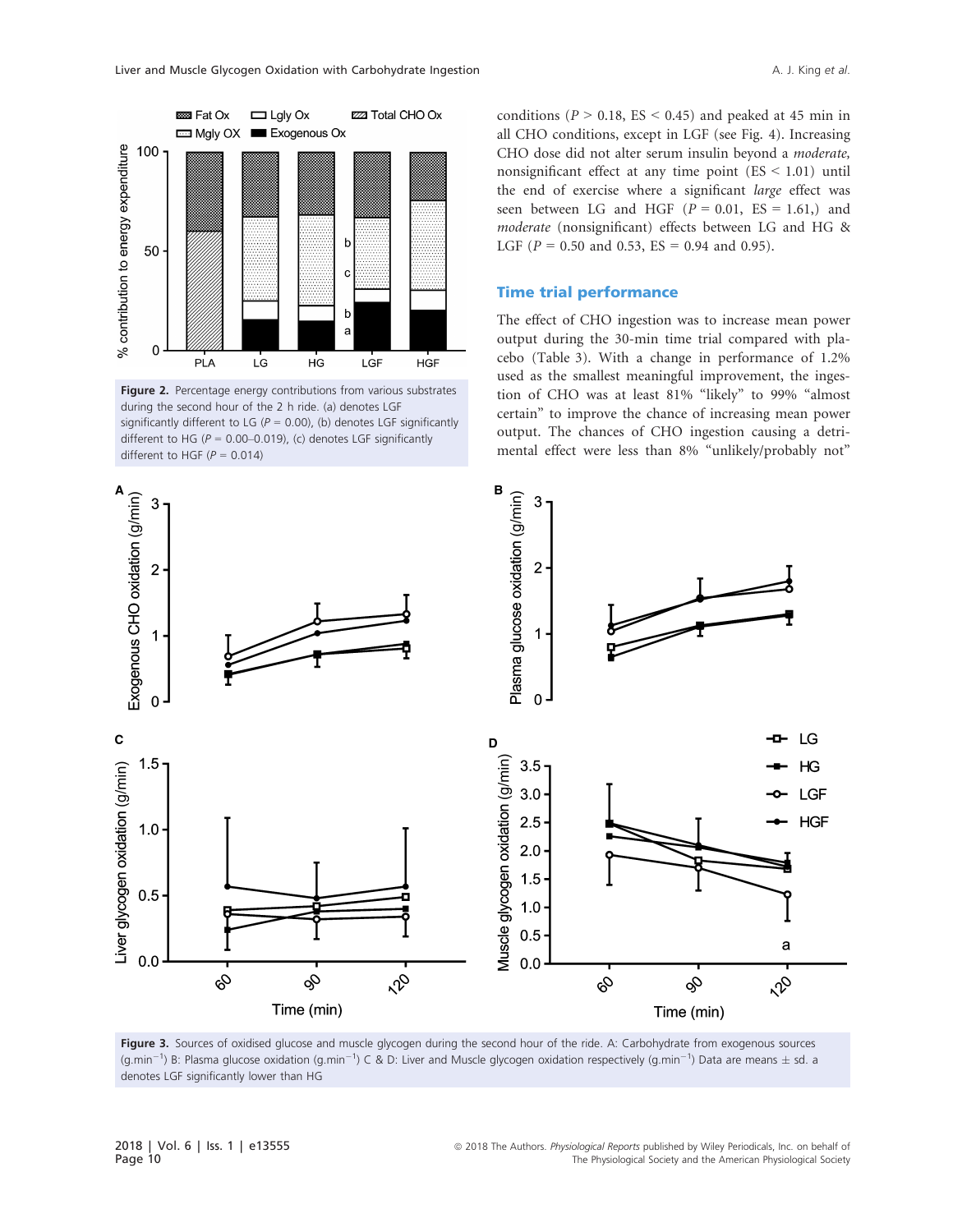

Figure 4. Circulatory metabolites, plasma glucose and lactate, serum-free fatty acids and insulin concentrations during the 2 h ride. Data are means  $\pm$  SD. See text for statistical and ES comparisons.

to happen in HG, and <2% "very unlikely" in all other CHO conditions. Significantly, the ingestion of 90 g $\,h^{-1}$ glucose-fructose (LGF) resulted in the highest mean power output, producing a greater than 93% "likely/probable" chance of improved time trial performance compared to the other CHO doses. There was no linear dose relationship between CHO dose and time trial performance, however, and the chances of improving performance by increasing both single and multiple CHO doses were "unlikely" or "very unlikely" beneficial (74% "possible" detrimental effect and a 91% "likely/probably" detrimental effect, respectively for LG vs. HG and LGF vs. HGF).

# **Discussion**

This study has demonstrated that the ergogenic effect of CHO ingestion during prolonged exercise is sensitive to

dose and that the ingestion of 90 g $\cdot$ h<sup>-1</sup> glucose-fructose was optimal when compared with lower doses of glucose (60 and 75  $g \cdot h^{-1}$ ) and a higher dose of glucose-fructose  $(112.5 \text{ g} \cdot \text{h}^{-1})$ . Ingestion of 90 g $\cdot \text{h}^{-1}$  glucose-fructose produced the largest oxidation of exogenous CHO which led to an attenuation of pre-existing muscle glycogen use, with smaller alterations in the oxidation of glucose released from the liver. This has the potential to produce improvements in a subsequent time trial performance following a 2 h fixed load ride compared to the other CHO doses and the placebo. This study also demonstrates an "over-dose" effect of intestinal CHO transporters for the high dose glucose-fructose condition compared with one at saturation limits for SGLT1 and GLUT5., There was an increased reliance on liver and muscle glycogen with 112.5  $\text{g} \cdot \text{h}^{-1}$  of glucose-fructose, with no further oxidation of exogenous CHO. This was seen with a concurrent reduction in fat oxidation. Therefore, a novel aspect of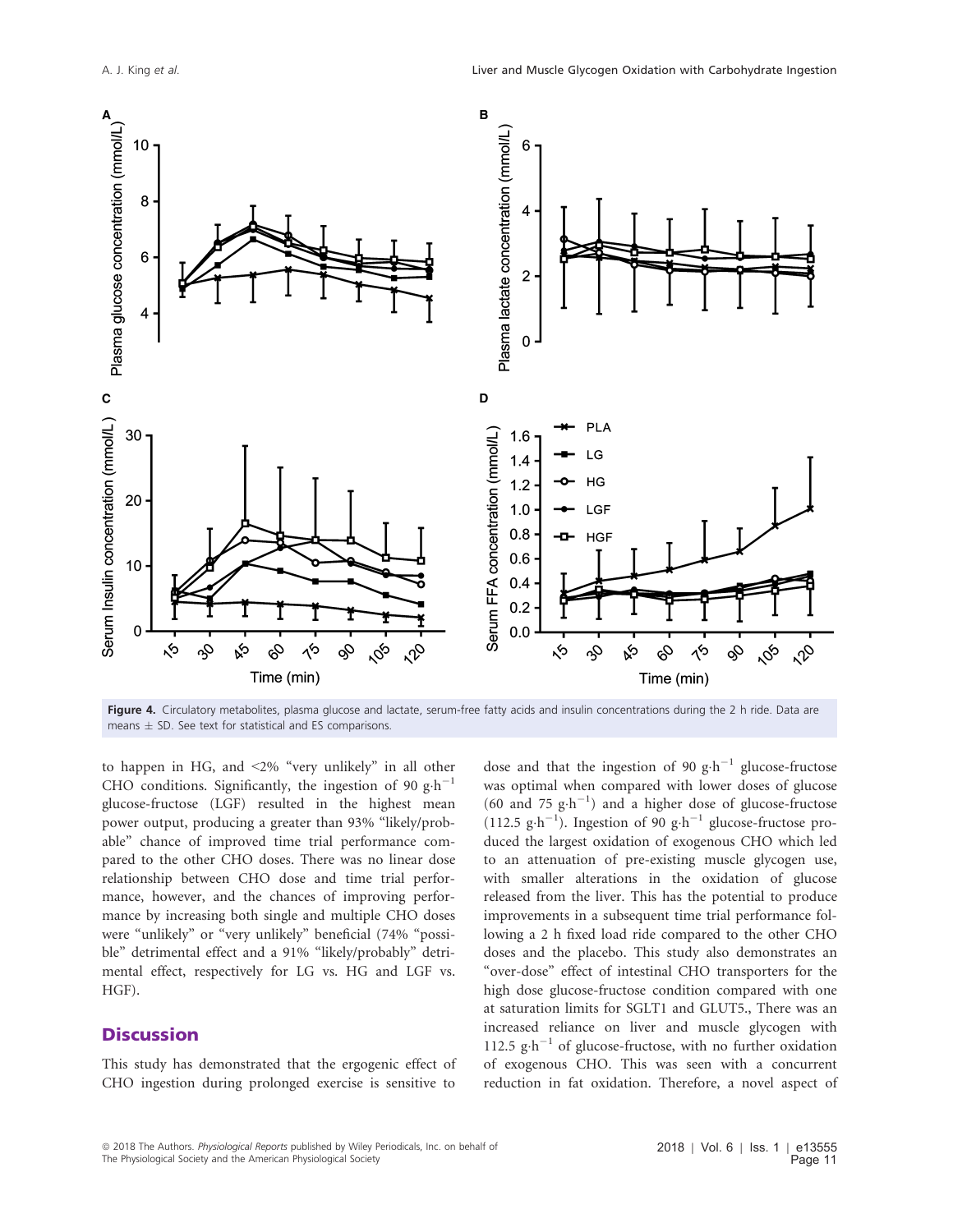|                 |              | % Improvement in average power                               |                                                           |                                                                   |                                                                 |  |  |
|-----------------|--------------|--------------------------------------------------------------|-----------------------------------------------------------|-------------------------------------------------------------------|-----------------------------------------------------------------|--|--|
| Performance (W) |              | LG.                                                          | HG                                                        | LGF                                                               | <b>HGF</b>                                                      |  |  |
| Placebo         | $187 \pm 43$ | $11.2, 1.8 - 21.4 (0.45)$<br>96%, very likely<br>$P = 0.046$ | $5.1, -2.4 - 13.1$ (0.20)<br>81%, likely<br>$P = 0.20$    | $21.1, 9.0 - 34.5 (0.86)$<br>99%, almost certainly<br>$P = 0.012$ | $14.9, 5.8 - 24.7 (0.60)$<br>99%, very likely<br>$P = 0.015$    |  |  |
| LG              | $206 \pm 41$ |                                                              | $-5.5, -16.4 - 6.8$ (0.23)<br>17%, unlikely<br>$P = 0.41$ | $8.9, 0.4 - 18.2$ (0.41)<br>93%, likely, probable<br>$P = 0.087$  | $3.3, -1.8 - 8.6$ (0.16)<br>76%, likely<br>$P = 0.26$           |  |  |
| HG              | $196 \pm 46$ |                                                              |                                                           | $15.2, 2.6 - 29.4 (0.63)$<br>96%, very likely<br>$P = 0.064$      | $9.3, -0.9 - 20.5$ (0.38)<br>91% likely, probable<br>$P = 0.12$ |  |  |
| LGF             | $225 + 45$   |                                                              |                                                           |                                                                   | $-5.1, -0.2 -9.8$ (0.27)<br>2%, probably not<br>$P = 0.11$      |  |  |
| <b>HGF</b>      | $213 \pm 43$ |                                                              |                                                           |                                                                   |                                                                 |  |  |

Table 3. Comparison of performance and changes in performance in the 30 minute time trial following 2 h of exercise at 77%  $VO_{2max}$ 

Data are: mean power outputs during the 30-minute time trial with ingestion of LG (60 g·h<sup>-1</sup>), HG (75 g·h<sup>-1</sup>), LGF (90 g·h<sup>-1</sup>) and HGF (112.5 g·h<sup>-1</sup>) (mean  $\pm$  SD). [first line: % difference between conditions following log transformation of data with associated 90% confidence intervals; second line: Cohen's d effect size (in parentheses); third line: chances of (% and qualitative) of meaningful improvement; fourth line: P value from ANOVA with LSD post hoc comparison].  $N = 11$ .

this study is that the manipulation of CHO dose at and above intestinal CHO transport limits can have a potentially meaningful impact on endogenous fuel use and subsequent time trial performance.

The ingestion of glucose-fructose resulted in a higher peak rate of exogenous CHO oxidation  $(1.33 \text{ g}\cdot\text{min}^{-1})$ than with glucose alone  $(0.88 \text{ g} \cdot \text{min}^{-1})$ , which is consistent with the existing literature (Jentjens et al. 2005; Smith et al. 2010). This study adds further support for the efficacy of using MTC to maximize exogenous CHO oxidation, (Jentjens et al. 2004a, b; Jeukendrup et al. 2006; Hulston and Jeukendrup 2008; Rowlands and Clarke 2011). As the rate of cellular glucose uptake is not rate limiting in the normal physiological range of plasma glucose concentration with CHO ingestion (Hawley et al. 1994), using MTC maximizes intestinal CHO transport by concurrently using both SGLT1 and GLUT-5 transport proteins, increasing the availability of CHO for oxidation, which explains the difference in the rates of exogenous CHO oxidation. This study further supports the evidence (Jentjens et al. 2004b, 2006; Jentjens and Jeukendrup 2005; Wallis et al. 2007) that when ingesting glucose or glucose-fructose, that increasing the dose beyond intestinal saturation of SGLT1 and GLUT-5 transport proteins provides no further increases in exogenous CHO oxidation. This is likely due to an accumulation of the CHO in the gut (Jeukendrup and Moseley 2010). This delay in CHO absorption across the intestinal lumen may explain the moderately reduced relative contribution of exogenous CHO to the total energy yield in HGF compared with LGF when these data are considered for the whole of the second hour of exercise, rather than just the peak oxidation rates. It should be noted that a recent review highlights potential individual variability in exogenous CHO oxidation rates with fructose (co)ingestion, and at ingestion rates approximate or lower than 0.5–0.6 g $\cdot$ min<sup>-1</sup> for fructose, the ratio of fructose to glucose ingestion may exceed that reported in this study (Rowlands et al. 2015).

The current study also partially supports previous evidence that maintaining high rates of exogenous glucose oxidation, seen with elevated plasma glucose concentrations, may explain the ergogenic benefit of CHO ingestion during prolonged exercise (Coyle et al. 1986; Jeukendrup et al. 2006). In the present study glucose-fructose ingestion only marginally resulted in higher plasma glucose concentrations than glucose ingestion, but both ingestion of glucose and glucose-fructose significantly increased plasma glucose concentrations compared with placebo. While plasma glucose concentrations do not reflect rates of glucose flux (i.e., rates of appearance and disappearance of circulatory glucose), the current exogenous CHO glucose oxidation data provide evidence for a greater disposal of glucose into the working muscle in the LGF condition. Therefore, the proposed mechanism of increasing CHO as a substrate to the working muscle may have an upper limit in its effect, as demonstrated by the differing time trial performances with low and high glucose-fructose conditions.

Small alterations in exogenous CHO oxidation will alter endogenous substrate oxidation where the energy cost of exercise is unchanged. Due to the finite energy resource that glycogen stores provide, it stands that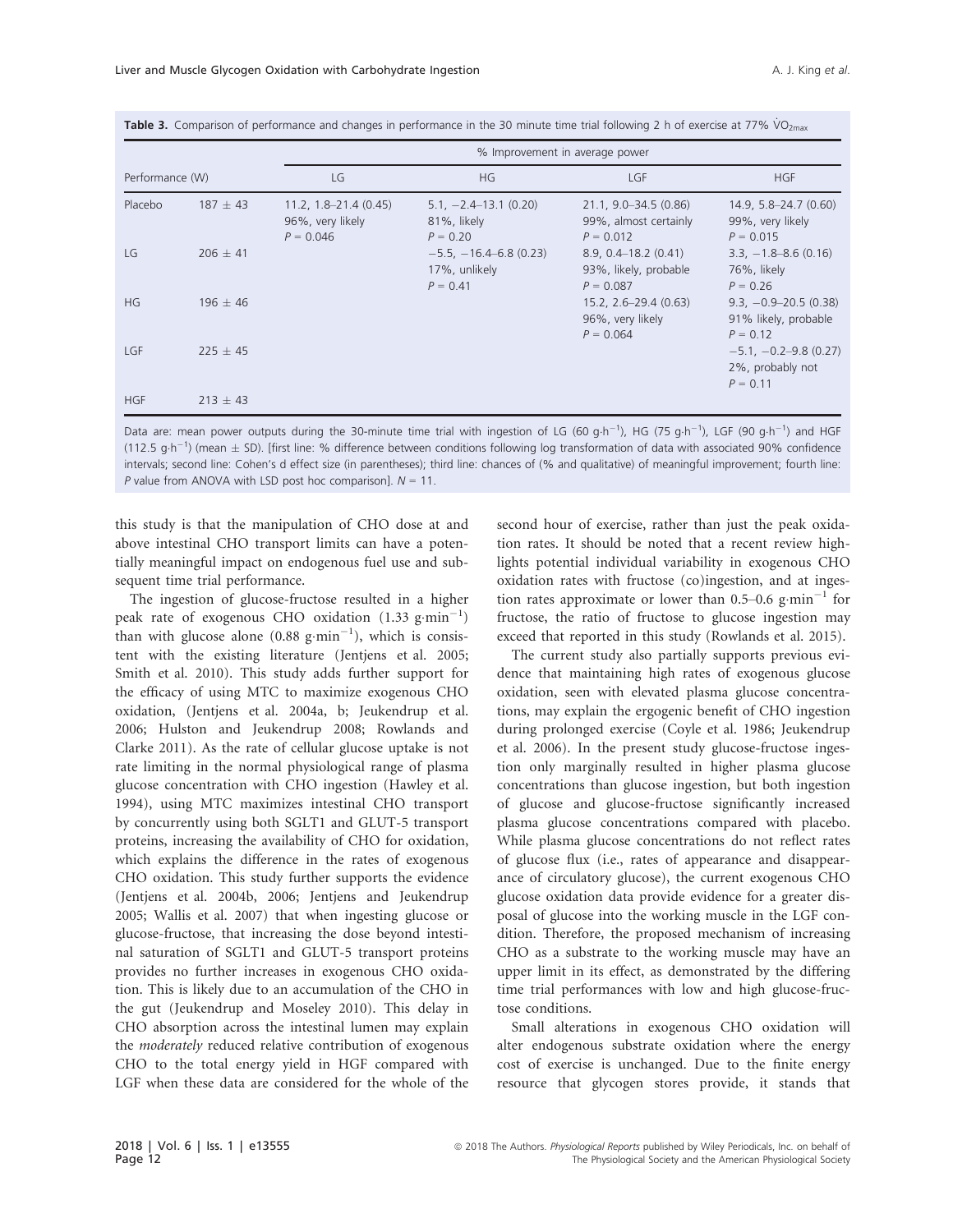attenuating muscle glycogen use should produce a positive performance benefit, particularly in cycling where power generation is more localized and effective muscle glycogen availability reduced (Arkinstall et al. 2001). This is the first study to show that an increase in glucose-fructose dose from 90 to 112.5  $\text{g} \cdot \text{h}^{-1}$  caused a greater reliance (large effect) on pre-existing muscle glycogen. This was associated with a concomitant reduction in oxidation of fat, even though there was no significant difference in absolute exogenous CHO oxidation. However, a small difference in the absolute amount of exogenous CHO oxidation (8.5 g) during the last hour of exercise for HGF compared with LGF, could be considered meaningful based on the confidence intervals (Table 2). Therefore, it is interesting that this lower absolute amount of exogenous CHO oxidation was not equivalent to the absolute increase in endogenous glycogen observed between 90 and 112.5  $g \cdot h^{-1}$  (40.4 g, large effect); this was predominately from pre-existing muscle glycogen (large effect), rather than glucose released from the liver (moderate effect). This provides evidence from a fuel use perspective, on why individuals should not consume excessively high doses of CHO during endurance exercise, where the availability of CHO may become limited. In addition, when glucose was ingested alone, there was a moderate increase in the use of pre-existing muscle glycogen when the dose was increased above the reported limit for SGLT1, albeit smaller compared with glucose-fructose. Even though this did not affect fat oxidation, an increase in the use of preexisting muscle glycogen for the high dose of glucose is "probably" likely to negatively affect subsequent time trial performance, compared with a dose of glucose at intestinal absorption rates. In addition, glucose-fructose in comparison with glucose ingestion at the previously reported saturation limits (60  $\mathrm{g\cdot h}^{-1}$ ), was more effective at attenuating muscle glycogen utilization. Even though this effect was small, it may be part of the explanation for better performance on LGF compared with LG. Taken together, this leads to the conclusion that in terms of muscle glycogen oxidation, the rate of ingestion should reach, but not exceed, or "over-dose" intestinal saturation transporters for either glucose (Wallis et al. 2007) or glucose-fructose use.

These data from the current study shows that muscle glycogen oxidation is increased when CHO ingestion rates exceed intestinal transport rates, which in the case of HGF was associated with a decrease in fat oxidation. This decrease in fat oxidation is not, however, supported by the FFA concentration data, which were similar between conditions during exercise. However, adipose tissue FFA release will likely have been suppressed by the moderately elevated insulin concentrations relative to the other conditions (Coyle et al. 1997). The higher circulatory insulin was likely to have inhibited hormone sensitive lipase, suppressing FFA release which is not accounted for in FFA concentrations due to the flux between the circulating substrate and cellular (muscle) uptake. Nevertheless, it is possible that the lack of differences in the FFA concentrations and the moderately increased insulin concentrations with 112.5  $g \cdot h^{-1}$  of glucose-fructose reflect a reduction in IMTG oxidation where carnitine palmitoyl transferase 1 (CPT-1) and subsequent long chain FA are inhibited (Jeppesen and Kiens 2012). This may in part explain the increased reliance on muscle glycogen as a muscle energy substrate.

The release of glucose from the liver during the 2-h cycle made a relatively small contribution to the total energy yield compared to that from muscle glycogen. However, the ingestion of 90 g $\cdot h^{-1}$  glucose-fructose has shown a moderate (but nonsignificant) attenuation of liver glycogen oxidation in comparison with 112.5  $g \cdot h^{-1}$ , but small in comparison with the two glucose doses, which may be important in terms of exercise performance. However, caution is required, as the large individual variation in this study make these data difficult to interpret. It is possible that previous evidence of sparing whole body endogenous glycogen (calculated as the difference between total CHO oxidation measured by indirect calorimetry and exogenous glucose oxidation), (Jentjens et al. 2004a; Jentjens and Jeukendrup 2005; Wallis et al. 2006; Pfeiffer et al. 2011) may be mediated by attenuations in hepatic glucose production, that is, a sparing of liver glycogen, as high CHO doses can dramatically reduce hepatic glucose output (Jeukendrup et al. 1999; Wallis et al. 2006). However, it is noteworthy in this study, that the release of glucose from the liver was highest for 112.5  $g \cdot h^{-1}$  of glucose-fructose compared with lower doses of glucose and glucose-fructose. Therefore, further dose response studies are required to establish the optimal effect on liver glycogen oxidation, which has been deemed important for sustaining endurance performance. However, it is worth noting that the dose  $(\sim 180 \text{ g} \cdot \text{h}^{-1})$ used in the former of these studies may have excessively over saturated or "over-dosed" the intestinal SGLT1 transport protein, and are impractical as "real-world" ingestion rates (Jeukendrup et al. 1999). Liver glycogen sparing has also been seen when just above saturation (102  $g \cdot h^{-1}$ ;(Gonzalez et al. 2015)) following the ingestion of sucrose. In both studies, it would have been interesting to see whether a lower dose of carbohydrate would have produced better attenuation of liver glycogen oxidation, as observed in this study.

Liver glycogen reserves also form a small contribution to overall glycogen capacity and following an overnight fast, are likely to be in the region of 60 g (Magnusson et al. 1992). Therefore, under the assumption (as the  $^{13}$ C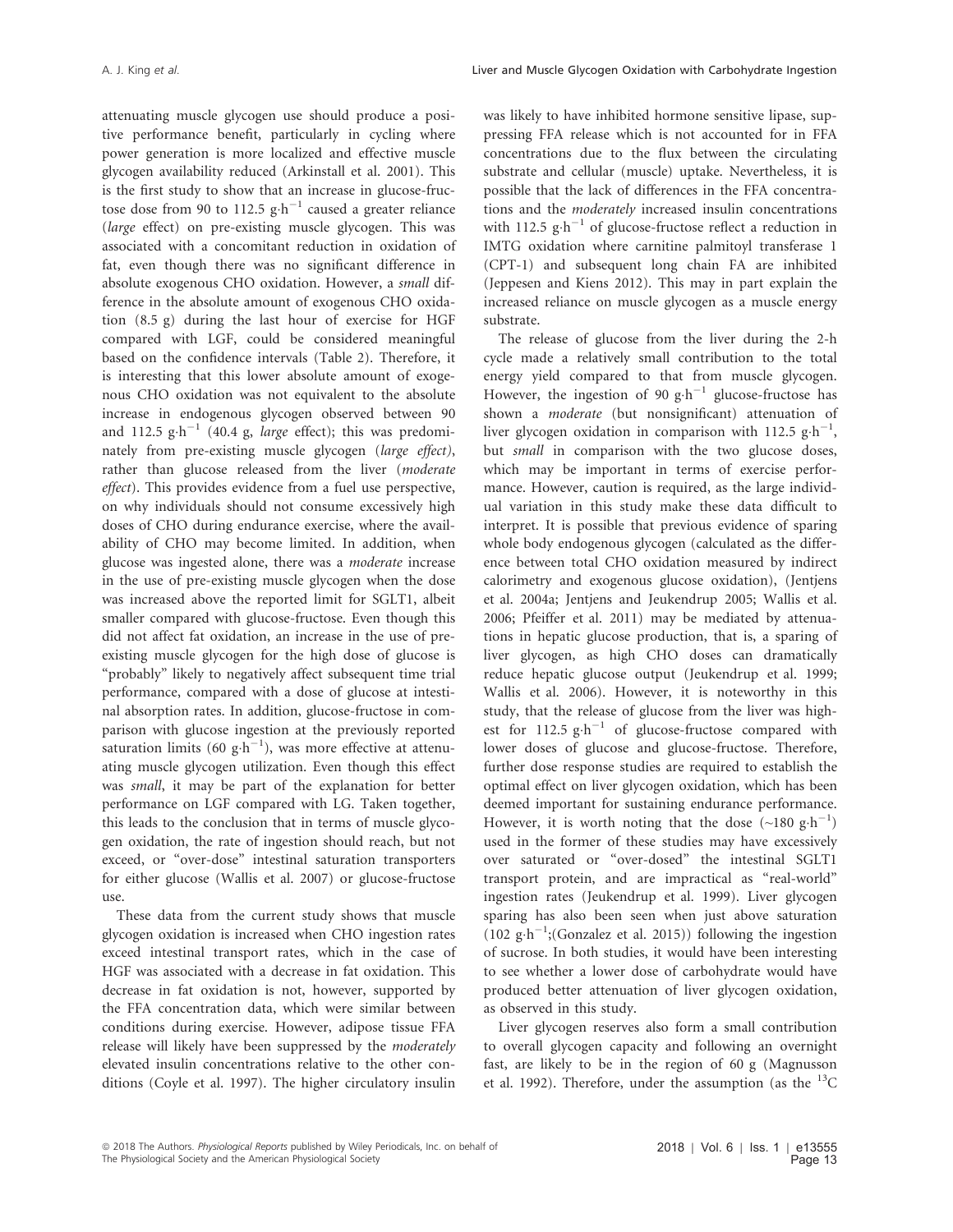isotope tracer methodology cannot reliably determine oxidation rates in the first hour of exercise) that liver glycogen oxidation rates are similar to the second hour, liver glycogen may have been near depletion at the end of exercise in the HGF condition. Whether high rates of liver glycogen oxidation or close to depleted reserves are likely to directly influence exercise capacity in terms of fatigue requires further mechanistic elucidation. However, the association between hypoglycemia and exercise capacity is well established (Coyle and Coggan 1984) with liver glycogen playing an important role in sustaining endurance performance (Casey et al. 2000). It should be noted that the current methodology cannot differentiate between glucose derived from liver glycogen, or glucose derived from gluconeogenic precursors, which may contribute 0.11  $\pm$  0.05 g·min<sup>-1</sup> of glucose production during prolonged exercise at the lactate threshold in well trained cyclists (Emhoff et al. 2013). It should also be noted that the plasma  $^{13}$ C:<sup>12</sup>C with fructose ingestion (i.e., with  $^{13}$ C labeled fructose) may be slightly diminished by the "loss" of 13C signal due to hepatic conversion of fructose to lactate. Under these possible conditions a number of  $^{13}$ C atoms will be attached to newly formed lactate and as such not measured by IRMS. Therefore, it is possible that the subsequently derived muscle and liver glycogen oxidation values will be over and under estimated, respectively. However, this is an area that warrants future research, as recent data suggest that the appearance of circulating lactate is not significantly different between glucose-fructose and water ingestion. Furthermore, and despite similar plasma lactate concentrations in this study, fructose ingestion can cause an increase in lactate concentrations (LeCoultre et al. 2010) and the rate of appearance of lactate with fructose ingestion during exercise is elevated. However, the methodology used by LeCoultre et al. (2010) cannot apportion the source of lactate production between the possible liver conversion or the conversion of fructose derived glucose which has subsequently undergone oxidation in the contracting muscle.

In this study, improvements in TT performance were not linear with increasing CHO dose. In fact, for both glucose only and glucose-fructose ingestion, there was an "over-dose" effect, whereby performance was reduced when CHO doses were ingested in excess of the reported intestinal saturation rates. In this regard, and in agreement with the literature, glucose-fructose mixtures are more beneficial to prolonged exercise performance (Currell and Jeukendrup 2008; Baur et al. 2014). Whilst dose response literature to this effect is scarce, Smith et al. (2013) showed endurance performance follows a curvilinear response to increasing CHO dose, modeling optimal performance in a 20 km time trial following 2 h of constant load work with  $68-88$  g·h<sup>-1</sup> of glucose-fructose ingestion. However, the study did not report fuel use data and therefore a unique aspect of this study is the finding that the use of pre-existing muscle glycogen was also attenuated during the 2 h ride with the ingestion of a 90 g $\cdot h^{-1}$  glucose-fructose solution, which may in part explain the greater mean power output during the subsequent TT in this condition. Therefore, our data also provide evidence to suggest the total rate of exogenous CHO oxidation may not provide a single ergogenic explanation as an additional benefit of "sparing" muscle glycogen with the ingestion of 90 g $h^{-1}$  glucose-fructose was also seen.

In conclusion, ingestion of 90 g $\cdot$ h<sup>-1</sup> glucose and fructose is recommended for prolonged (>2 h) exercise performance due to the potential to spare muscle glycogen oxidation relative to lower doses of single CHO ingestion, and higher MTC ingestion. This falls in line with previous evidence in regards to performance, but provides new insight into the liver and muscle glycogen response to exercise of this nature. Ingesting high amounts of either single or multiple source CHO also creates an "over-dose" effect, whereby effective and beneficial muscle glycogen oxidation and exercise performance are diminished. Therefore, it should be recommended that the rate of ingestion should reach, but not exceed intestinal saturation for either glucose or glucose-fructose ingestion. The mechanism(s) behind the ergogenic effect of CHO in endurance exercise are likely more complex than being related to a single factor and data from this study suggest that the effect of CHO ingestion may be both dose dependent and integral to protecting finite glycogen stores which may play a key role in regulating fatigue and prolonged exercise. Further research is warranted to confirm these effects in more prolonged exercise, and to investigate the cellular signaling pathways that to which this effect may be attributable.

#### Acknowledgments

The authors thank Vanessa James for her help with data collection and Eleanor McKay and Sandra Small for their expertise in stable isotope analysis.

# Conflicts of Interest

The authors declare no conflicts of interest. In submission of this paper, the authors declare that the results of the study are presented clearly, honestly, and without fabrication, falsification, or inappropriate manipulation of data.

#### **References**

Adopo, E., F. Peronnet, D. Massicotte, G. Brisson, and C. Hillaire-Marcel. 1994. Respective oxidation of exogenous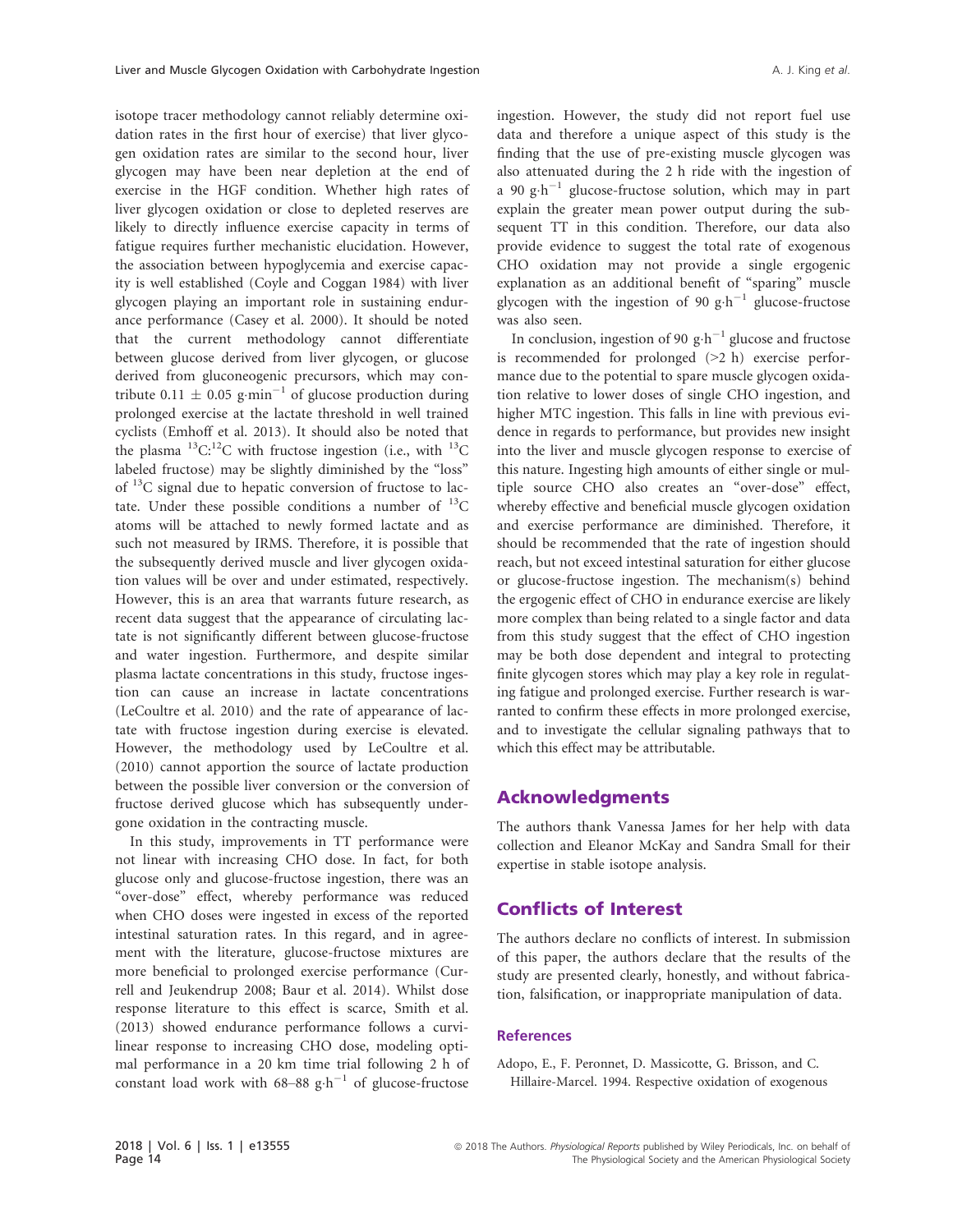glucose and fructose given in the same drink during exercise. J. Appl. Physiol. 76:1014–1019.

Arkinstall, M., C. Bruce, V. Nikolopoulos, A. Garnham, and J. A. Hawley. 2001. Effect of carbohydrate ingestion on metabolism during running and cycling. J. Appl. Physiol. 91:2125–2134.

Baur, D. A., A. B. Schroer, N. D. Luden, C. J. Womack, S. A. Smyth, and M. J. Saunders. 2014. Glucose-fructose enhances performance versus isocaloric, but not moderate, glucose. Med. Sci. Sports Exerc. 46:1778–1786.

Brooks, G. A. 1986. Lactate production under fully aerobic conditions: the lactate shuttle during rest and exercise. Fed. Proc. 45:2924–2929.

Casey, A., R. Mann, K. Banister, J. Fox, P. Morris, I. Macdonald, et al. 2000. Effect of carbohydrate ingestion on glycogen resynthesis in human liver and skeletal muscle, measured by (13)C MRS. Am. J. Physiol. Endocrinol. Metab. 278:E65–E75.

Constantin-Teodosiu, D., A. Casey, A. Short, E. Hultman, and P. Greenhaff. 1996. The effect of repeated muscle biopsy sampling on ATP and glycogen resynthesis following exercise in man. Eur. J. Appl. Physiol. 73:186–190.

Coyle, E. F., and A. Coggan. 1984. Effectiveness of carbohydrate feeding in delaying fatigue during prolonged exercise. Sports Med. 1:446–458.

Coyle, E., A. Coggan, M. Hemmert, and J. L. Ivy. 1986. Muscle glycogen utilization during prolonged strenuous exercise when fed carbohydrate. J. Appl. Physiol. 61:165–172.

Coyle, E., A. Jeukendrup, A. Wagenmakers, and W. Saris. 1997. Fatty acid oxidation is directly regulated by carbohydrate metabolism during exercise. Am. J. Physiol. Endocrinol. Metab. 273:E268–E275.

Craig, H. 1953. The geochemistry of the stable carbon isotopes. Geochim. Cosmochim. Acta. 3:53–92.

Craig, H. 1957. Isotopic standards for carbon and oxygen and correction factors for mass-spectrometric analysis of carbon dioxide. Geochim. Cosmochim. Acta 12:133–149.

Currell, K., and A. E. Jeukendrup. 2008. Superior endurance performance with ingestion of multiple transportable carbohydrates. Med. Sci. Sports Exerc. 40:275–281.

Emhoff, C. A., L. A. Messonnier, M. A. Horning, J. A. Fattor, T. J. Carlson, and G. A. Brooks. 2013. Gluconeogenesis and hepatic glycogenolysis during exercise at the lactate threshold. J. Appl. Physiol. 114:297–306.

Frayn, K. N. 1983. Calculation of substrate oxidation rates in vivo from gaseous exchange. J. Appl. Physiol. 55:628– 634.

Gonzalez, J., C. Fuchs, F. Smith, P. E. Thelwall, R. Taylor, E. J. Stevenson, et al. 2015. Ingestion of glucose or sucrose prevents liver but not muscle glycogen depletion during prolonged endurance-type exercise in trained cyclists. Am. J. Physiol. Endocrinol. Metab. 309:E1032–E1039.

Hargreaves, M., D. Costill, A. Coggan, W. Fink, and I. Nishibata. 1984. Effect of CHO feedings on muscle gly utilisation and exercise performance. Med. Sci. Sports Exerc. 16:219–222.

Harvey, C., R. Frew, D. Massicotte, F. Peronnet, and N. J. Rehrer. 2007. Muscle glycogen oxidation during prolonged exercise measured with oral  $[^{13}C]$ glucose: comparison with changes in muscle glycogen content. J. Appl. Physiol. 102:1773–1779.

Hawley, J. A., A. Bosch, S. Weltan, S. Dennis, and T. Noakes. 1994. Effects of glucose ingestion or glucose infusion on fuel substrate kinetics during prolonged exercise. Eur. J. Appl. Physiol. 68:381–389.

Hopkins, M., J. A. Hawley, and L. Burke. 1999. Design and analysis of research on sport performance enhancement. Med. Sci. Sports Exerc. 41:472–485.

Hopkins, W., S. Marshall, A. Batterham, and J. Hanin. 2009. Progressive statistics for studies in sports medicine and exercise science. Med. Sci. Sports Exerc. 41:3–12.

Hulston, C. J., and A. Jeukendrup. 2008. Substrate metabolism and exercise performance with caffeine and carbohydrate intake. Med. Sci. Sports Exerc. 40:2096–2104.

Jentjens, R., and A. Jeukendrup. 2005. High rates of exogenous carbohydrate oxidation from a mixture of glucose and fructose ingested during prolonged cycling exercise. Br. J. Nutr. 93:485–492.

Jentjens, R., J. Achten, and A. Jeukendrup. 2004a. High oxidation rates from combined carbohydrates ingested during exercise. Med. Sci. Sports Exerc. 36:1551–1558.

Jentjens, R., L. Moseley, R. Waring, L. Harding, and A. Jeukendrup. 2004b. Oxidation of combined ingestion of glucose and fructose during exercise. J. Appl. Physiol. 96:1277–1284.

Jentjens, R., C. Shaw, T. Birtles, R. Waring, L. Harding, and A. Jeukendrup. 2005. Oxidation of combined ingestion of glucose and sucrose during exercise. Metabolism 54:610– 618.

Jentjens, R., K. Underwood, J. Achten, K. Currell, C. Mann, and A. Jeukendrup. 2006. Exogenous carbohydrate oxidation rates are elevated after combined ingestion of glucose and fructose during exercise in the heat. J. Appl. Physiol. 100:807–816.

Jeppesen, J., and B. Kiens. 2012. Regulation and limitations to fatty acid oxidation during exercise. J. Physiol. 590:1059– 1068.

Jeukendrup, A. 2014. A step towards personalized sports nutrition: carbohydrate intake during exercise. Sports Med. 44(Suppl 1):S25–S33.

Jeukendrup, A., and L. Moseley. 2010. Multiple transportable carbohydrates enhance gastric emptying and fluid delivery. Scand. J. Med. Sci. Sports 20:112–121.

Jeukendrup, A., A. Wagenmakers, J. Stegen, A. Gijsen, and W. Saris. 1999. Carbohydrate ingestion can completely suppress endogenous glucose production during exercise. Am. J. Physiol. Endocrinol. Metab. 276:E672–E683.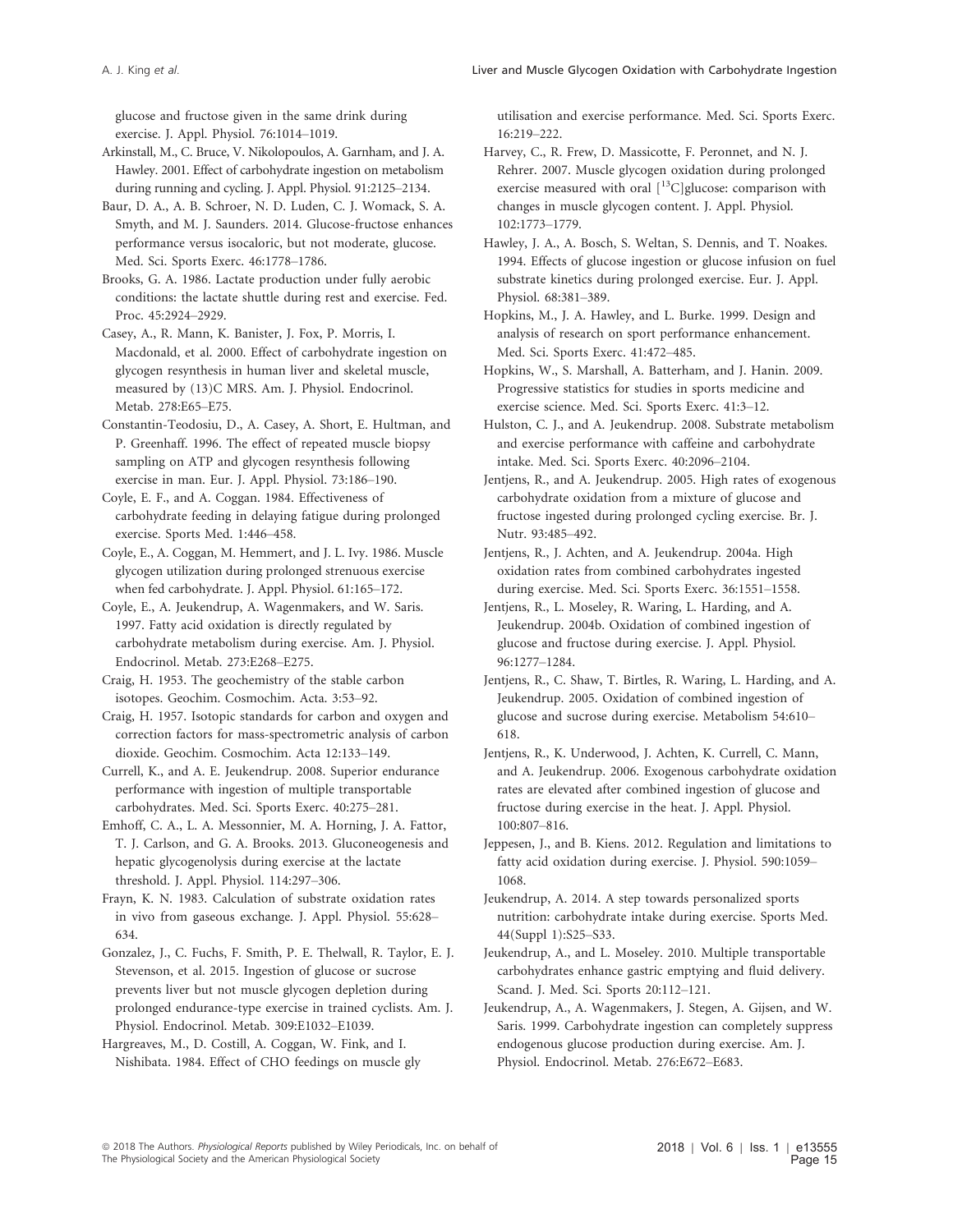Jeukendrup, A., L. Moseley, G. Mainwaring, S. Samuels, S. Perry, and C. Mann. 2006. Exogenous carbohydrate oxidation during ultraendurance exercise. J. Appl. Physiol. 100:1134–1141.

Kuipers, H., F. Verstappen, H. Keizer, P. Geurten, and G. van Kranenburg. 1985. Variability of aerobic performance in the laboratory and its physiologic correlates. Int. J. Sports Med. 6:197–201.

LeCoultre, A., R. Benoit, G. Carrel, Y. Schutz, G. Millet, L. Tappy, et al. 2010. Fructose and glucose co-ingestion during prolonged exercise increases lactate and glucose fluxes and oxidation compared with an equimolar intake of glucose. Am. J. Clin. Nutr. 92:1071–1079.

Magnusson, I., D. Rothman, L. Katz, R. Schulman, and G. Schulman. 1992. Increased rate of gluconeogenesis in type II diabetes mellitus. A 13C nuclear magnetic resonance study. J. Clin. Invest. 90:1323–1327.

Maughan, R. J., L. Bethell, and J. Leiper. 1996. Effects of ingested fluids on exercise capacity and on cardiovascular and metabolic responses to prolonged exercise in man. Exp. Physiol. 81:847–859.

McConell, G. K., R. J. Snow, J. Proietto, and M. Hargreaves. 1999. Muscle metabolism during prolonged exercise in humans- influence of carbohydrate availability. J. Appl. Physiol. 87:1083–1086.

Morrison, D., B. Dodson, C. Slater, and T. Preston. 2000. <sup>13</sup>C natural abundance in the british diet-implications for  $^{13}$ C breath tests. Rapid Commun. Mass Spectrom. 14:1321–1324.

Morrison, D. J., J. P. O'Hara, R. F. King, and T. Preston. 2011. Quantitation of plasma 13C-galactose and 13Cglucose during exercise by liquid chromatography/isotope ratio mass spectrometry. Rapid Commun. Mass Spectrom. 25:2484–2488.

O'Brien, W., and D. Rowlands. 2011. Fructose-maltodextrin ratio in a carbohydrate-electrolyte solution differentially affects exogenous carbohydrate oxidation rate, gut comfort, and performance. Am. J. Physiol. Gastrointest. Liver Physiol. 300:G181–G189.

Pallikarakis, N., N. Sphiris, and P. Lefebvre. 1991. Influence of the bicarbonate pool and on the occurence of  ${}^{13}CO_2$  in exhaled air. Eur. J. Appl. Physiol. 63:179–183.

Peronnet, F., D. Massicotte, G. Brisson, and C. Hillaire-Marcel. 1990. Use of  $^{13}$ C substrates for metabolic studies in exercise: methodological considerations. J. Appl. Physiol. 69:1047– 1052.

Peronnet, F., N. Rheaume, C. Lavoie, C. Hillaire-Marcel, and D. Massicotte. 1998. Oral [13C]glucose oxidation during prolonged exercise after high- and low-carbohydrate diets. J. Appl. Physiol. 85:723–730.

Pfeiffer, B., T. Stellingwerff, E. Zaltas, A. B. Hodgson, and A. E. Jeukendrup. 2011. Carbohydrate oxidation from a drink during running compared with cycling exercise. Med. Sci. Sports Exerc. 43:327–334.

Robert, J., J. Loziet, D. Chauvet, D. Darmaun, J. Desjeux, and V. Young. 1987. Use of  $^{13}$ C-labeled glucose for estimating glucose oxidation: some design considerations. J. Appl. Physiol. 63:1725–1732.

Rowlands, D. S., and J. Clarke. 2011. Lower oxidation of a high molecular weight glucose polymer vs. glucose during cycling. Appl. Physiol. Nutr. Metab. 36:298–306.

Rowlands, D. S., M. S. Thorburn, R. M. Thorp, S. Broadbent, and X. Shi. 2008. Effect of graded fructose coingestion with maltodextrin on exogenous 14C-fructose and 13C-glucose oxidation efficiency and high-intensity cycling performance. J. Appl. Physiol. 104:1709–1719.

Rowlands, D., S. Houltham, K. Musa-Veloso, F. Brown, L. Paulionis, and D. Bailey. 2015. Fructose-glucose composite carbohydrates and endurance performance: critical review and future perspectives. Sports Med. 45:1561–1576.

Shi, X., R. Summers, H. Schedl, S. Flanagan, R. Chang, and C. Gisolfi. 1995. Effects of carbohydrate type and concentration and solution osmolality on water absorption. Med. Sci. Sports Exerc. 27:1607–1615.

Smith, J. W., J. J. Zachwieja, F. Peronnet, D. H. Passe, D. Massicotte, C. Lavoie, et al. 2010. Fuel selection and cycling endurance performance with ingestion of  $[{}^{13}C]$ glucose: evidence for a carbohydrate dose response. J. Appl. Physiol. 108:1520–1529.

Smith, J. W., D. D. Pascoe, D. H. Passe, B. C. Ruby, L. K. Stewart, L. B. Baker, et al. 2013. Curvilinear dose-response relationship of carbohydrate (0-120 g.h(-1)) and performance. Med. Sci. Sports Exerc. 45:336–341.

Stellingwerff, T., and G. R. Cox. 2014. Systematic review: carbohydrate supplementation on exercise performance or capacity of varying durations. Appl. Physiol. Nutr. Metab. 39:998–1011.

Stellingwerff, T., H. Boon, A. P. Gijsen, J. H. Stegen, H. Kuipers, and L. J. van Loon. 2007. Carbohydrate supplementation during prolonged cycling exercise spares muscle glycogen but does not affect intramyocellular lipid use. Pflugers Arch. 454:635–647.

Trimmer, J., A. Casazza, M. A. Horning, and G. A. Brooks. 2001. Recovery of  ${}^{13}CO_2$  during rest and exercise after  $[1 - {^{13}C}]$ acetate,  $[2 - {^{13}C}]$ acetate, and Na $H^{13}CO_3$  infusions. Am. J. Physiol. Endocrinol. Metab. 281:E683–E692.

Tripplett, D., A. Doyle, J. Rupp, and D. Benardot. 2010. An isocaloric glucose-fructose beverage's effect on simulated 100-km cycling performance compared with a glucose-only beverage. Int J Sport Nutr Exerc. Metab. 20:122–131.

Tsintzas, K., C. Williams, L. Boobis, and P. Greenhaff. 1995. Carbohydrate ingestion and glycogen utilization in different muscle fibre types in man. J. Physiol. 489:243–250.

Tsintzas, K., C. Williams, L. Boobis, and P. Greenhaff. 1996. Carbohydrate ingestion and single muscle fiber glycogen metabolism during prolonged running in men. J. Appl. Physiol. 81:801–809.